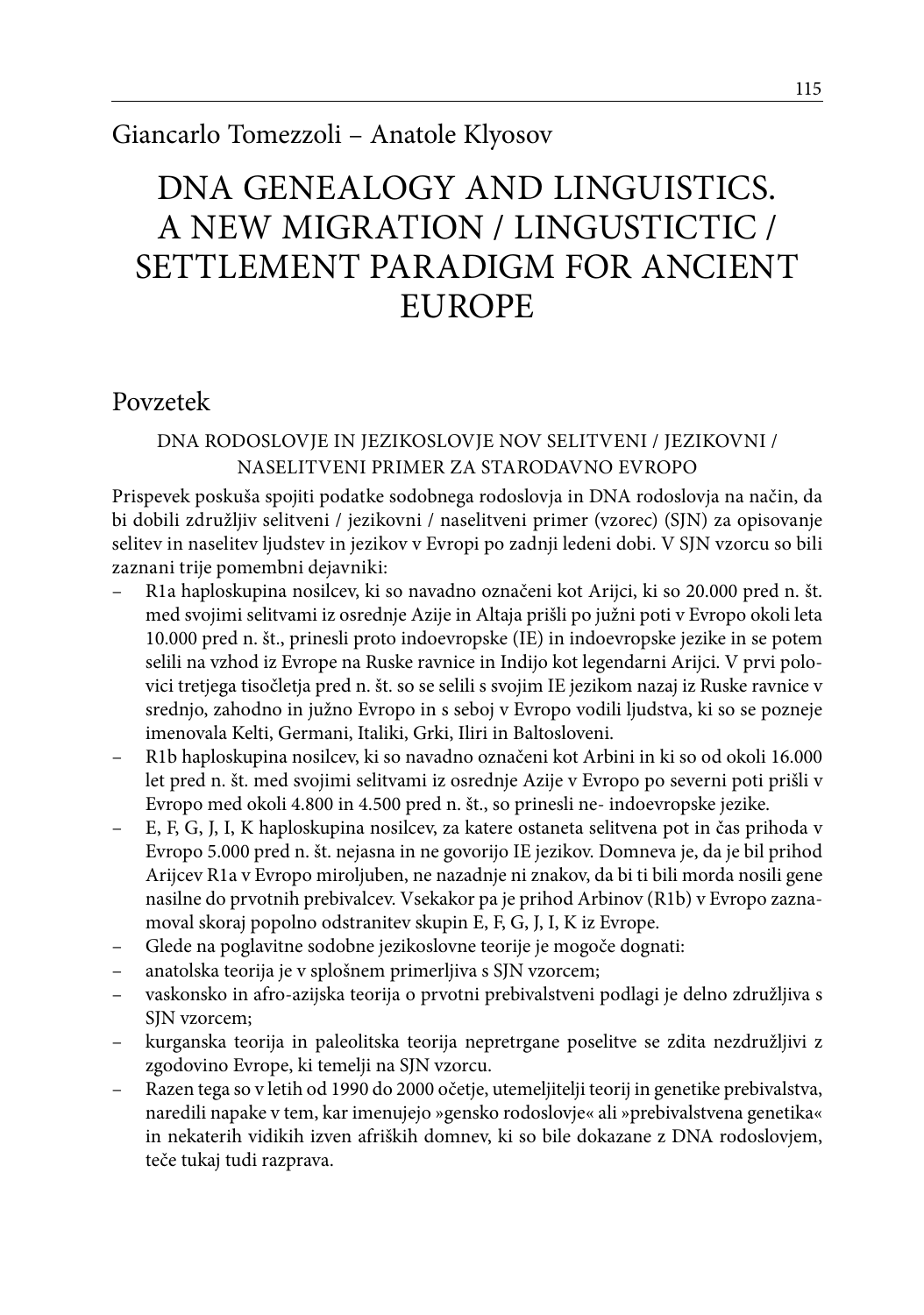#### Introduction

"Genetics studies" is a vague term applicable to studies either of the whole human genome or to the so-called autosomes, which include genes and SNPs (Single Nucleotide Polymorphisms) in chromosomes, besides Y chromosome. Y chromosome contains almost no genes. In fact, SNPs and STRs (Short Tandem Repeats), which form haplotypes of Y chromosome, are located on non-recombinant parts, so that they are not genes because these last belong to recombinant parts that recombine from mother's and father's portions of chromosomes. Thus, studies into SNPs and STRs of Y chromosome cannot be considered as genetic studies.

The earlier (1990-s – 2005-s) blood groups and short haplotypes (such as 5-6-marker haplotypes) studies of different human populations, were a brave attempt to enter a new and largely unknown field. Unfortunately, those studies very often "cut corners" and suffered improvisation, sometime having lack of any ground. Most of the principal "findings" were practically invented by "population geneticists" without any supportive data.

Human "population genetics" commonly aims at finding some correlations between genotype and phenotype. A typical task of population geneticists was to determine how haplogroups and subclades are spread among the actual populations. They recorded percentages of various genetic features among different populations, normally without differentiating haplogroups or haplotypes, and tried to find correlations between those features. For example, they found that, Bashkirs and American Indians occupy different spots in those correlations, based on some selected average indications, without considering some alleles or their combinations. This has nothing to do with DNA genealogy.

DNA genealogy investigates the "molecular history" or evolution of DNA by studying the features of the Y chromosomes (in males) or mtDNA (in females, and one generation down in males). Haplotypes of Y chromosome are a very precise tool, for example, by 111 marker haplotypes it resolves DNA-lineages down to 4-generation increments. mtDNA is much cruder tool, and its resolution often goes not below of thousands of years. DNA genealogy is thus also a historical science in which time plays an important role, which allows tracing migrations and evolution of populations.

In an attempt of understanding the settlement of ancient populations speaking different languages in Europe after the last Ice Age period we were faced with the results of several main linguistic theories which are described in a huge number of publications. Those publications define the aspects of their respective own theory, expose their theory supporting arguments, discuss the inter-relationships with other theories, and often contest, contradict, or reject some or many of aspects of the other theories concerning the ancient settlement of Europe. In this paper we summarize said main linguistic theories with the aim to outline groundless and erroneous linguistic hypotheses and concepts in the light of DNA genealogy. Overall, we aim at establishing a consistent and reasonable migration/ linguistic/settlement (MLS) paradigm for ancient Europe from the Palaeolithic up to about the Bronze Age on the basis of the DNA genealogy.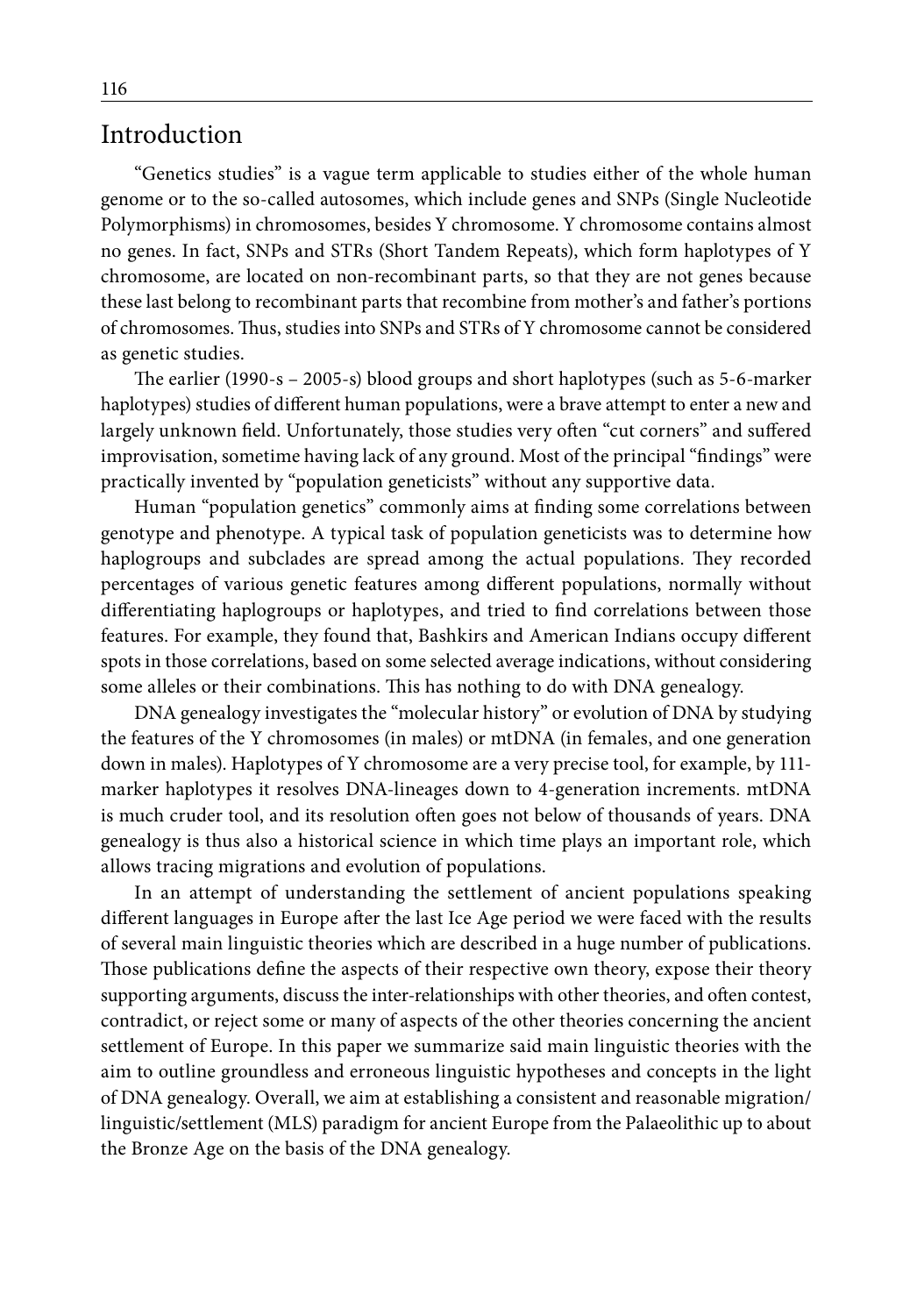# Ancient migrations to, from, and within Europe as revealed by DNA Genealogy

The α-haplogroup of the Y-chromosome (cf. Fig. 1), which is present in almost all males living today (except archaic African lineages A0, A00, etc., not shown in Fig. 1), arose around 160,000 ybp (Klyosov and Rozhanskii [1]) in a location currently unknown. Essentially, the alpha-haplogroup was a haplogroup produced by a survived common ancestor of the "anatomically modern man" as it is known today. We can only conjecture where that common ancestor might have lived; it seems that he could live in a vast triangle from Central Europe and the Isles to the West, through the Russian Plain to the East, to Levant (or the Middle East) to the South (Klyosov and Rozhanskii [2]). This huge area is defined by the most ancient skeletal fragments of the "anatomically modern homo" (AMH) found in Europe dated by 45-43,000 ybp (Benazzi et al. [3]; Higham et al. [4]), and in the Russian Plains (Eastern Europe) dated between 40,000 and 29,000 ybp (by skeletal fragments), and between 45,000-42,000 ybp (by optically stimulated luminescence dating of settlements rests) (Prat et al. [5]; Anikovich et al. [6]).

The haplogroup tree of Fig. 1 shows the chronological positions of haplogroups of the most recent common ancestors (TMRCAs) of *H. sapiens* (Klyosov and Rozhanskii [1]). To prepare this tree, 7,415 haplotypes from 46 subclades of 17 major haplogroups were analysed.



*Fig. 1: Haplogroup tree of the H. sapiens Y-chromosome derived from haplotypes and subclades (Klyosov and Rozhanskii [1]) .*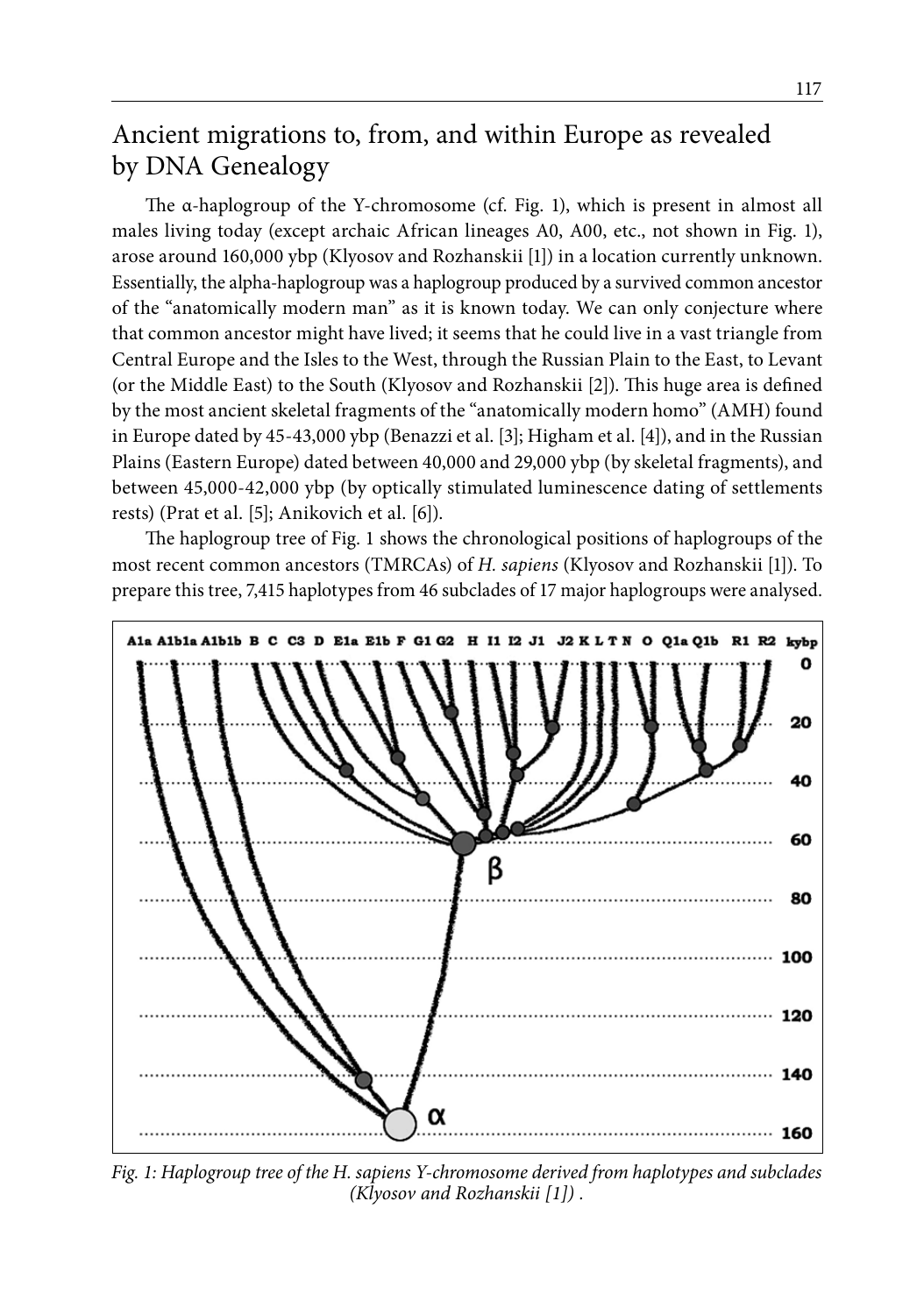The timescale on the vertical axis shows thousands of years from the common ancestors of the haplogroups and subclades. The tree shows a chronological position of the α-haplogroup, which is ancestral to both the African and non-African haplogroups, and the β-haplogroup, which is equivalent to haplogroup BT in the current classification. The left branch haplogroup A represents the African haplogroups, and they arose 160,000 – 140,000 ybp. Non-African β-haplogroup and its descendants arose ~ 64,000 ybp. Haplogroups F through T represent Europoeids (Caucasoids) who arose  $\sim$  58,000 ybp (Klyosov and Rozhanskii [1]).

 The most ancient Middle East skeletal fragments allegedly belonging to AMH reveals some pronounced archaic features, and it is questionable whether they do belong to AMH (Bednarik [7], [8]). The most ancient African skeletal remnants undisputedly resembling the AMH are dated by only 34,000 ybp; the older bones, dated by 200-160,000 ybp and more recent, possess some pronounced archaic features, and can be assigned to the AMH or *H. sapiens* with significant reservations (Klyosov and Rozhanskii [1], [2]). Some of them might belong to bearers of a recently discovered haplogroup A0, which arose some 200,000-260,000 years ybp, or even earlier. This might be the only truly "African haplogroup" by its origin and is very distant, mutation-wise, hence, time-wise, from other haplogroup A haplotypes.

Around 140,000 ybp, a common ancestor of the African lineages A - in fact, there is a number of them, and the term haplogroup A essentially represents an umbrella over various A haplogroups, some of them quite distant from others - split from the α-haplogroup (ibid.) and allegedly migrated to Africa from an yet undisclosed location of said vast triangle. In Africa, the incoming bearers of haplogroup A and later haplogroups B, E and bearers of haplogroup R1b, etc., have mixed with bearers of the African haplogroup A0 or rather, with bearers of a number of A0 haplogroups, and that explain why black African populations have developed a wide variety of haplogroups and, hence, a great genetic diversity. Thus, this genetic diversity is a result of mixing of many different haplogroups-populations rather than a diversification of one ancient African haplogroup-population.

The non-African lineage of the β-haplogroup, first represented by the initial haplogroup BT, has a common ancestor who lived 64,000±6,000 ybp **(**cf. Figs. 1 and 2**)**, and who descended from the α-haplogroup. The huge time-gap, almost 100,000 years, between the chronological positions of the α- and β-haplogroup apparently results from a population bottleneck around 64,000 ybp, which might point at a catastrophic event, such as the eruption of the Indonesian Toba volcano around 70,000 ybp. The Toba eruption and/or other consequent catastrophic events largely disrupted the environment and almost terminated the non-African population. The fact that no skeletal remnants having β-haplogroup itself and/or its more ancient ancestors have been found could be due to various causes, not last that they might be buried under volcanic ash.

The ß- or BT haplogroup in the current classification, has successively, step-wise, produced all other descending twenty haplogroups of the Y chromosome from B through T (cf. Fig. 2). Two of them, R1a and R1b embrace respectively about 50% of the East European and 60% of the West/Central European actual populations, respectively. Other European populations belong to haplogroups primarily of I1, I2, E1b, J1, J2, N1c, G2, Q, and a few more minor haplogroups, commonly of a fraction of per cent in the populations.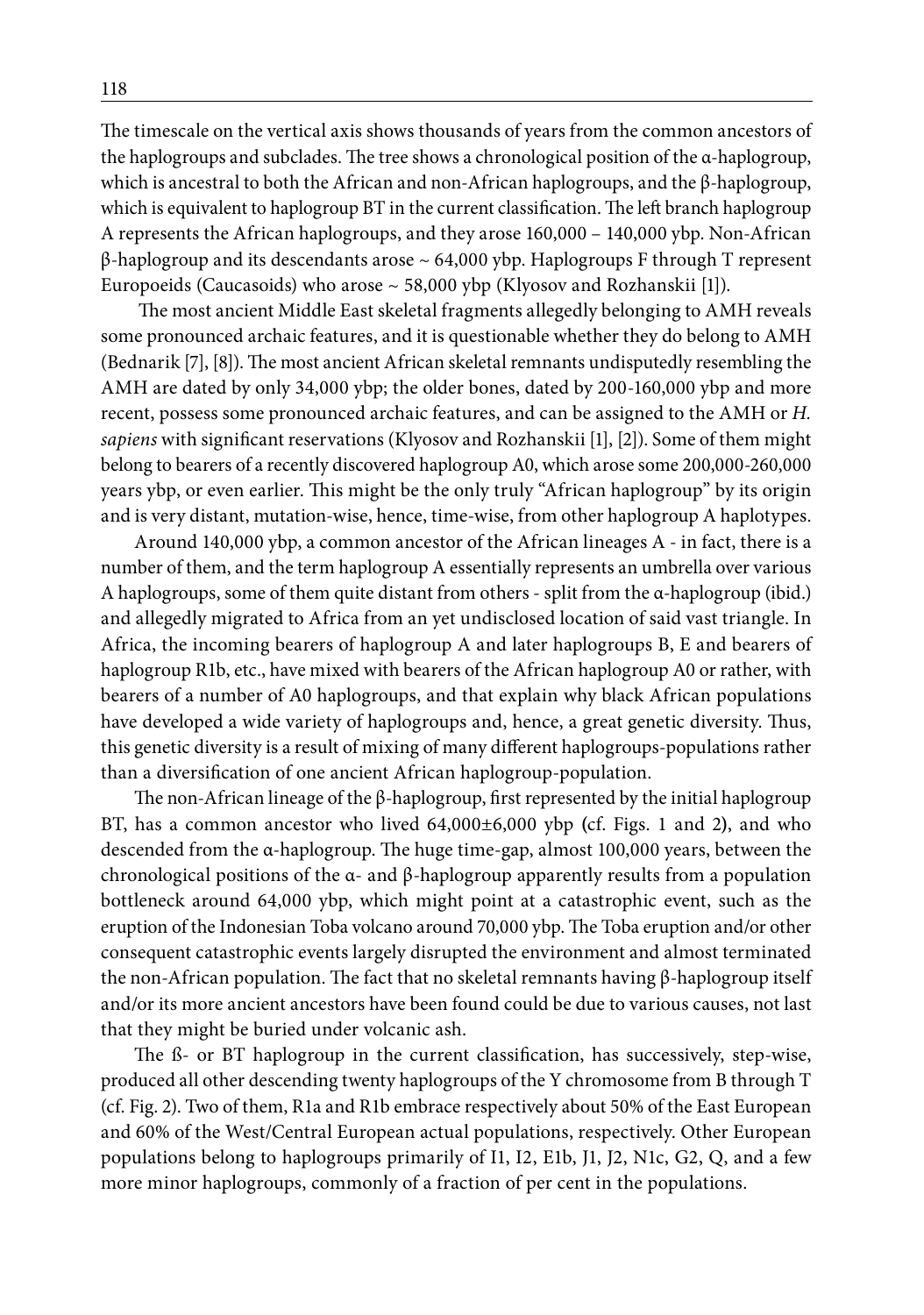| A0 |                                            |           | P305, V148, V166, V239   |           |           |                   |           |                                         |           |               |                     |                                    |                                |                                         |
|----|--------------------------------------------|-----------|--------------------------|-----------|-----------|-------------------|-----------|-----------------------------------------|-----------|---------------|---------------------|------------------------------------|--------------------------------|-----------------------------------------|
|    |                                            | A0a V152  |                          |           |           |                   |           |                                         |           |               |                     |                                    |                                |                                         |
|    |                                            |           | A0a1 P114                |           |           |                   |           |                                         |           |               |                     |                                    |                                |                                         |
|    |                                            |           | A0b L896, L1000          |           |           |                   |           |                                         |           |               |                     |                                    |                                |                                         |
|    | α-haplogroup L985, L1003, V161, V168, V171 |           |                          |           |           |                   |           |                                         |           |               |                     |                                    |                                |                                         |
|    |                                            |           | AT P108, V221            |           |           |                   |           |                                         |           |               |                     |                                    |                                |                                         |
|    |                                            |           | A M31, P82, V4, V14, V25 |           |           |                   |           |                                         |           |               |                     |                                    |                                |                                         |
|    | ٠                                          | B         |                          |           |           |                   |           | (β-haplogroup) L413, M42, M91, V29, V31 |           |               |                     |                                    |                                |                                         |
|    | $\bullet$                                  | $\bullet$ |                          |           |           | B M60, M181, M247 |           |                                         |           |               |                     |                                    |                                |                                         |
|    |                                            | $\bullet$ |                          |           |           | CT M168, M294     |           |                                         |           |               |                     |                                    |                                |                                         |
|    | ٠                                          | $\bullet$ | ٠                        |           |           |                   |           | <b>DE</b> M1/YAP, M145, P144, P183      |           |               |                     |                                    |                                |                                         |
|    |                                            |           | ٠                        | $\bullet$ |           | D M174            |           |                                         |           |               |                     |                                    |                                |                                         |
|    |                                            |           |                          | $\bullet$ |           |                   |           |                                         |           |               |                     | E L339, L856, M40, M96, P171, P176 |                                |                                         |
|    |                                            |           | $\bullet$                | CF P143   |           |                   |           |                                         |           |               |                     |                                    |                                |                                         |
|    |                                            |           |                          | $\bullet$ |           |                   |           | C M130, M216, P184, P260                |           |               |                     |                                    |                                |                                         |
|    |                                            |           |                          | $\bullet$ |           |                   |           | F M89, M235, P158, P316                 |           |               |                     |                                    |                                |                                         |
|    |                                            |           |                          |           | $\bullet$ |                   |           |                                         |           |               |                     | G L116, L154, L520, M201, P257, U2 |                                |                                         |
|    |                                            |           |                          |           | $\bullet$ |                   |           | H M69, M370                             |           |               |                     |                                    |                                |                                         |
|    |                                            |           |                          |           | $\bullet$ |                   |           | <b>IJK</b> L15, M522                    |           |               |                     |                                    |                                |                                         |
|    |                                            |           |                          |           | ٠         | ٠                 |           | IJ M429, P130                           |           |               |                     |                                    |                                |                                         |
|    |                                            |           |                          |           |           | ٠                 | $\bullet$ |                                         |           |               |                     | I L41, M170, M258, U179            |                                |                                         |
|    |                                            |           |                          |           |           | ٠                 | $\bullet$ |                                         |           |               |                     | J 12f2.1, L134, M304, P209         |                                |                                         |
|    |                                            |           |                          |           |           | ٠                 |           | K M9, P128, P132                        |           |               |                     |                                    |                                |                                         |
|    |                                            |           |                          |           |           | ٠                 | $\bullet$ |                                         |           | LT L298, L811 |                     |                                    |                                |                                         |
|    |                                            |           |                          |           |           |                   | $\bullet$ | $\bullet$                               |           |               |                     |                                    | L L855, L863, M11, M20, M185   |                                         |
|    |                                            |           |                          |           |           |                   | $\bullet$ | $\bullet$                               |           |               |                     |                                    | T L206, L445, M184, M193, M272 |                                         |
|    |                                            |           |                          |           |           |                   | $\bullet$ | K                                       |           | $(xLT)$ M526  |                     |                                    |                                |                                         |
|    |                                            |           |                          |           |           |                   | ٠         | $\bullet$                               |           | M P256        |                     |                                    |                                |                                         |
|    |                                            |           |                          |           |           |                   |           | ٠                                       |           |               |                     | NO M214, P188, P195                |                                |                                         |
|    |                                            |           |                          |           |           |                   |           |                                         | $\bullet$ |               | N M231              |                                    |                                |                                         |
|    |                                            |           |                          |           |           |                   |           |                                         | $\bullet$ |               |                     | O M175, P186, P196                 |                                |                                         |
|    |                                            |           |                          |           | ٠         |                   |           |                                         | P         |               |                     |                                    |                                | L138, L268, L781, M45, P207, P295, V231 |
|    |                                            | $\bullet$ |                          |           | $\bullet$ |                   |           |                                         | $\bullet$ |               | Q M242              |                                    |                                |                                         |
|    |                                            | ٠         |                          |           | $\bullet$ |                   | $\bullet$ |                                         | ٠         |               |                     | R M207, P224, P285,                |                                |                                         |
|    |                                            |           |                          |           |           |                   | $\bullet$ |                                         | ٠         | $\bullet$     |                     | R1 M173, M306                      |                                |                                         |
|    |                                            |           |                          |           |           |                   | ٠         |                                         |           | $\bullet$     | $\bullet$           |                                    | R1a L62, M420                  |                                         |
|    |                                            |           |                          |           |           |                   |           |                                         | ٠         |               | $\bullet$ $\bullet$ |                                    | R1b M343                       |                                         |
|    |                                            |           |                          |           |           |                   |           |                                         | S         |               |                     | M230, P202, P204                   |                                |                                         |

*Fig. 2: The haplogroups overall tree – archaic African lineage A0, α-haplogroup and β- or BT haplogroup.* 

DNA genealogy considers each haplogroup of Y chromosome as representing an individual main tribe. Each haplogroup (cf. Fig. 2) has a series of SNPs, i.e. practically irreversible mutations, which in turn form a haplogroup or subclade (these terms are used interchangeably, depending of a context) tree. Each haplogroup tree contains as primary entry the SNP which defines the haplogroup. Many of the haplogroups contain a number of SNPs (cf. Fig. 2), which have appeared at different times. Downstream haplogroups or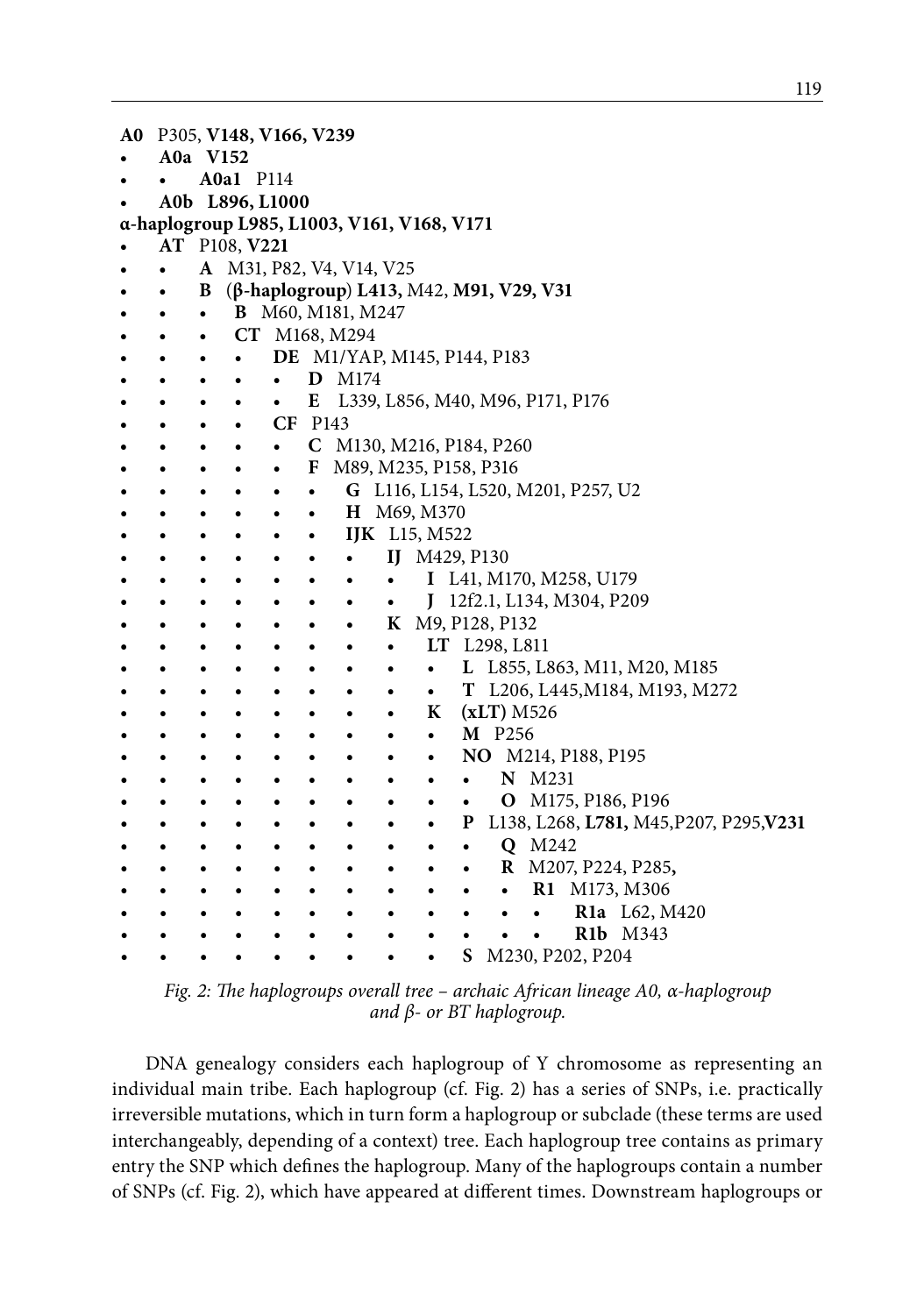subclades (cf. Fig. 2) define sub-tribes, or clans, i.e. derived populations, each of which is marked with a characteristic SNP.

R1a is the tribe, conventionally indicated as the Aryans, which embraces about 50% of the current population of Eastern Europe. The main reason of such a name is that this haplogroup/SNP has marked the DNA of the legendary Aryans who arrived to India around 3500 ybp, and currently up to 72% of the upper Indian castes bear R1a haplogroup (Sharma et al. [9]).

|  | <b>R1a</b> L62, M420                                                                            |  |
|--|-------------------------------------------------------------------------------------------------|--|
|  | • R1a1 $L122/M448$ , M459                                                                       |  |
|  | • Rlala M17, M198                                                                               |  |
|  | $\bullet \bullet \bullet \bullet \bullet \mathbb{R}$ <b>Rialal</b> M417 (Old European branch)   |  |
|  | • • • Rialala $Z645, Z647$                                                                      |  |
|  | $\bullet \bullet \bullet \bullet \bullet \bullet \text{ R1alable1}$ Z283 (Eurasian branch)      |  |
|  | . Rialaibla Z282 (Young Eurasian branch)                                                        |  |
|  | • • • • • Rialaiblal M458 (European branch)                                                     |  |
|  | . Rialaibla2 Z280 (Central Eurasian branch)                                                     |  |
|  | $\bullet \bullet \bullet \bullet \bullet \bullet \bullet$ R1a1a1b1a3 Z284 (Scandinavian branch) |  |
|  | • • R1a1a1b2 Z93 (South Eastern branch)                                                         |  |
|  | • • • • Rialalb2a Z94 (Young South Eastern branch)                                              |  |
|  | $\bullet \bullet \bullet \bullet \mathbb{R}$ lalalb2al L342.2 (Aryan branch)                    |  |
|  | • • Rialalb2ala L657 (Young Aryan branch)                                                       |  |

*Fig. 3: Haplogroup/subclade tree of R1a in an abbreviated version, see ISOGG, 2013 (http://www.isogg.org/tree/).* 

Haplogroup R1a-L62 (cf. Fig. 3) arose apparently in Central Asia and maybe in the Altai region (South Siberia) around 20,000 ybp (Klyosov and Rozhanskii [1]). Its subclade M17 is observed in North China, with a common ancestor of about the same time. Both L62 and M17 migrated from Central Asia across Tibet, Hindustan, Iranian Plateau, and Anatolia around between 12,000 and 10,000 ybp. Their downstream subclade M417 crossed Asia Minor and entered the Balkans between 10,000 and 9,000 ybp, spread all over Europe to the Isles between 9,000 and 5,000 ybp, formed around 5,700 ybp the recently discovered Z645 branch, the Eurasian branch Z283 and its South-Eastern branch Z93 with its downstream Aryan branch Z342.2 around 4,900 ybp, and the Central Eurasian branch Z280 around 4,900 ybp (Rozhanskii and Klyosov [10]). The Central Eurasian branch R1a-Z280 presently embraces about half of the East European males, and the Aryan branch R1a-L342.2 is currently observed in Russians, Ukrainians, in southern populations in Asia such as Kyrgyz, Kazakh, Tajik people, also in Iran, India, in the Middle East, and along the ancient migration route from the Russian Plain to the Middle East, particularly in Armenia and Turkey. The R1a haplotypes excavated in Andronovo archaeological culture sites several thousand kilometres east of the Ural Mountains, with datings between 3,800-and 3,400 ybp (Kayser et al. [11]) very likely belong to L657 subclade (Klyosov [12]).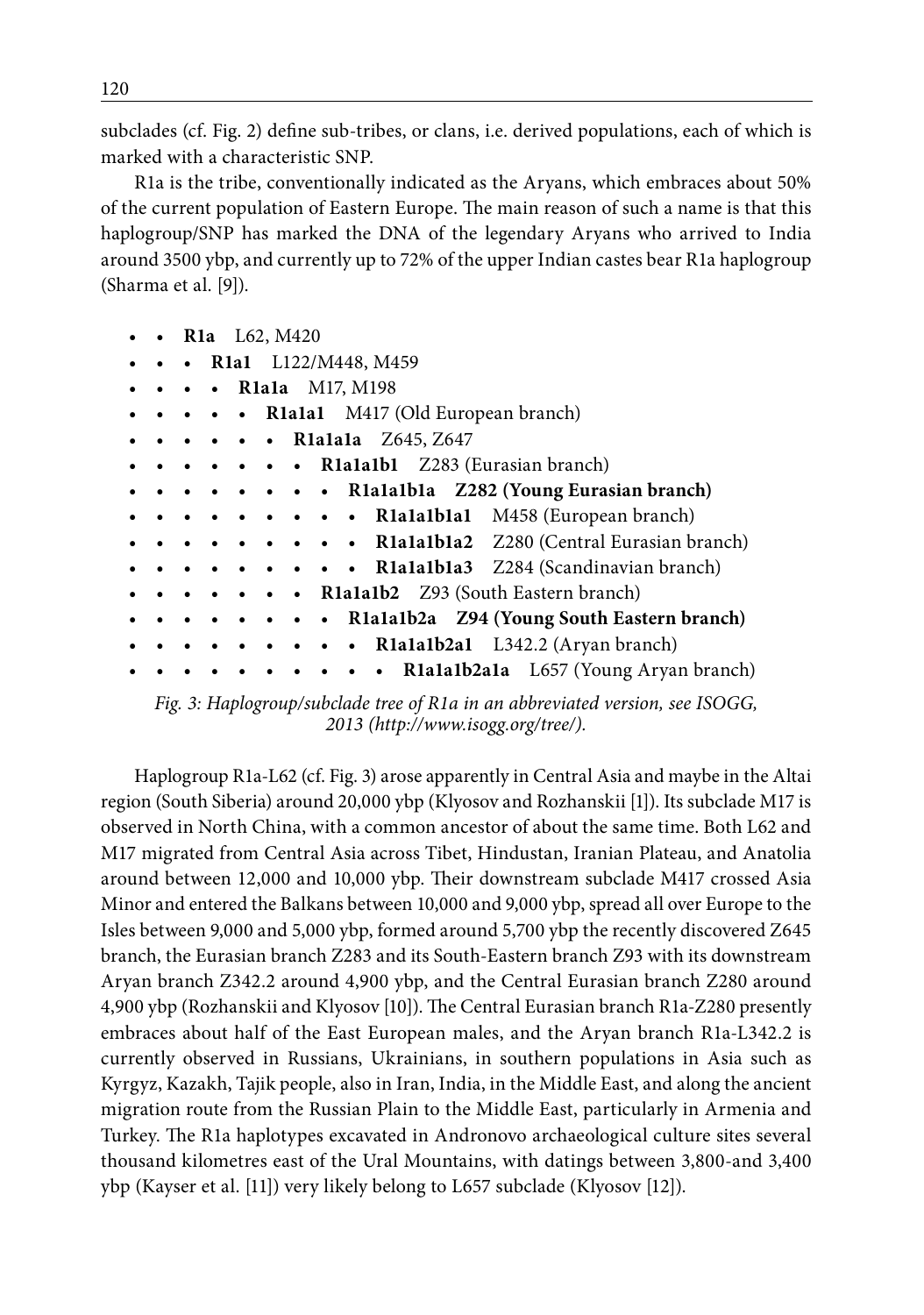It seems that only two latest subclades on the tree (Fig. 3), L342.2 and L657, can be considered as descendants of the actual Aryans, which match history, archaeology, and languages of the steppe people, who rode chariots and, in the middle of the 2<sup>nd</sup> millennium BC, arrived to India ("Indo-Aryans"), Iran ("Avesta Aryans"), and Mesopotamia ("Mitanni Aryans") (Klyosov and Rozhanskii [2]).

R1b is the tribe, conventionally indicated as the Arbins, which includes about 60% of the current population of Western and Central Europe.

| $\bullet$ | R <sub>1</sub> b<br>M343                   |                                                     |
|-----------|--------------------------------------------|-----------------------------------------------------|
| $\bullet$ | R <sub>1</sub> b <sub>1</sub><br>$\bullet$ | M415                                                |
| ٠         | $\bullet$                                  | R <sub>1</sub> b <sub>1</sub> a <sub>1</sub><br>M73 |
| $\bullet$ | $\bullet$                                  | R <sub>1</sub> b <sub>1a2</sub> M <sub>269</sub>    |
| $\bullet$ | $\bullet$                                  | $R1b1a2a$ $L23$<br>$\bullet$                        |
| ٠         |                                            | R1b1a2a1<br>Z2105<br>$\bullet$                      |
| $\bullet$ |                                            | • R1bla2a1a L51                                     |
| $\bullet$ | $\bullet$                                  | • R1bla2a1a1 L11                                    |
| ٠         |                                            | • R1b1a2a1a1a U106                                  |
|           |                                            | $\cdot \cdot \cdot$ R1b1a2a1a1a3b1<br>U198          |
|           |                                            | R1b1a2a1a1b P312<br>$\bullet$                       |
| ٠         |                                            | $R1b1a2a1a1b2$ $U152$<br>$\bullet$                  |
| ٠         |                                            | R1b1a2a1a1b3 L21<br>$\bullet$                       |
|           |                                            | R1b1a2a1a1b3a1a1<br>M222                            |

*Fig. 4: Haplogroup/subclade tree of R1b in an abbreviated version, see ISOGG, 2013*

Haplogroup R1b-M343 (cf. Fig. 4) arose apparently in Central Asia and maybe in the Altai region (South Siberia) around 16,000 ybp (Klyosov [12]). Its subclade M73 is observed in Siberia and Middle Asia, M269 in Bashkortostan near South Ural, L23 and its downstream Z2105 on the Russian Plain, in the Caucasus and Mesopotamia between 6,200 and 5,500 ybp. L51 and L11 on the migration route between the Middle East and the Pyrenees between 5,500 and 5,000 ybp. U106 and P312 arose in Iberia around 4,800 ybp and apparently became the initial population of the Bell Beaker culture of the continental Europe. L21 arose apparently in South of France about 4,000 ybp and moved to the Isles. M222 currently constitutes near 25% of the Irish population, with a common ancestor who lived between 2,000 and 1,400 ybp (Klyosov [12]).

Besides R1a bearers, in Europe since  $\sim$  9,000 ybp, and R1b bearers, in Europe since  $\sim$  4800 ybp, ancient Europe was inhabited by bearers of other haplogroups, among them E1b, G2a, F, I1, I2, J2, K. Their migration routes and dates of arrival to Europe remain obscure. Haplogroup E1b apparently moved to Europe from North Africa or from the Middle East, as well as haplogroup J2. Haplogroup G2a moved apparently from the Near Asia, probably from the Iranian Plateau. Haplogroup I1/I2 might have moved from the Russian Plain, westward, maybe even as the earlier haplogroups IJK (see Fig. 2), between 45,000 and 40,000 ybp. Haplogroups F and K in Europe remain undated.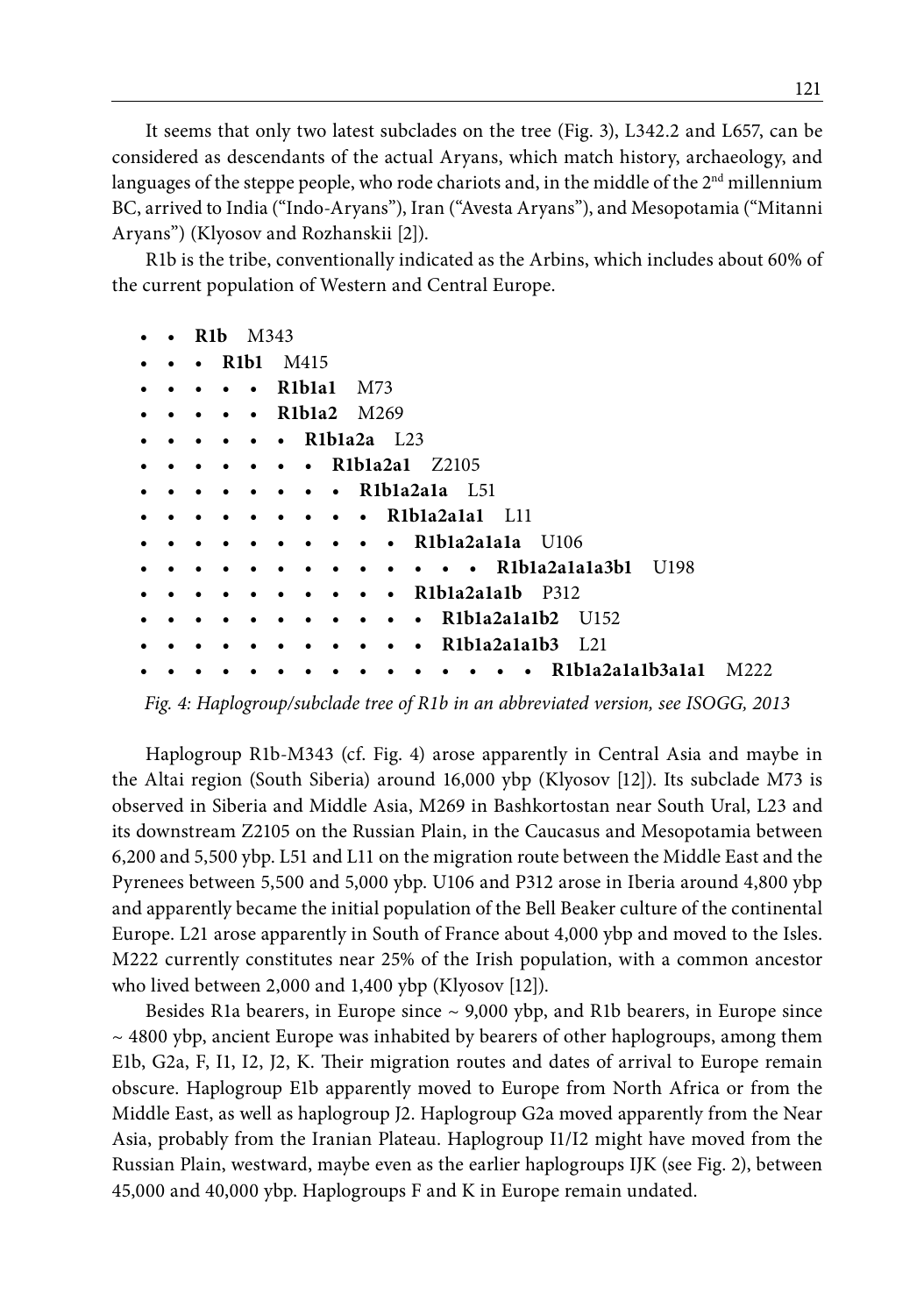An excavated E1b-V13 marked DNA from ancient bones was dated by 7,000 ybp (Lacan et al. [13]). Strikingly enough, present day bearers of E1b-V13 haplotypes all coalesce to a common ancestor who lived only 3,600 ybp. In other words, the contemporary V13 haplotypes reveals a gap between 7,000 and 3,600 ybp. The same gap pattern is observed with almost all haplotypes of the ancient Europe except R1b, which apparently played an important role in the settlement of ancient.

It seems that the arrival of the Aryans (R1a) in Europe was peaceful; at least, there are no indications that it might have been genetically violent. However, the arrival of the Arbins (R1b) to Europe was marked by almost complete elimination of the autochthonous haplogroups from Europe; E1b-V13 has practically disappeared, and started to proliferate only around 3,600 ybp; G2a fled to the Asia Minor and to Mesopotamia and Caucasus; R1a fled to the Russian Plain; I1 has practically disappeared and started to proliferate only around 3,600 ybp; I2 fled to the Isles and to the Russian Plain, and started to proliferate in Eastern Europe only around 2,300 ybp. Only R1b itself has proliferate without any obstacles from about 4,200 ybp to the present time.

The above description forms a basis for consideration of movement of peoples and languages in Europe from about 9,000 to 2,000 ybp.

# A view of DNA genealogy: Basic concepts on connections of haplogroups and languages

As it has been shown, DNA genealogy allows tracing migrations and evolution of ancient tribes or peoples, but, apparently, it does not allow specifically tracing languages. Neither haplogroups nor languages stay the same in the course of migrations: haplogroups can disappear by extermination of their bearers, epidemics, ecological catastrophes, in those cases also their corresponding languages typically disappear, otherwise languages can be adopted by different bearers. In some cases a victorious people can adopt the language of a won people, for example when the majority of the women come from the won people and continue to teach their language to children or in the case of a more advanced civilization of the won people or for other cultural or economic reasons. Even if the haplogroup stays and maintains itself in the course of long migrations. languages could evolve following the rules of glottochronology, natural dynamics of languages, linguistic contact and borrowing of words.

However, once identified certain haplogroups of a people with a language (or a conjectured language, based, for example, on the haplogroups and the language of their current descendants), it is possible to follow the routes of migrations of both the people and the language. We suggest that a language can migrate and evolve along with the migration and evolution of haplogroups even over a long time and large distances, bearing in mind that: (1) the connection haplogroups / languages has to be verified by any possible means: linguistic, genetic and archaeological, (2) the language evolve along time and distances, (3) languages can be adopted by bearers of different haplogroups in case of particular events.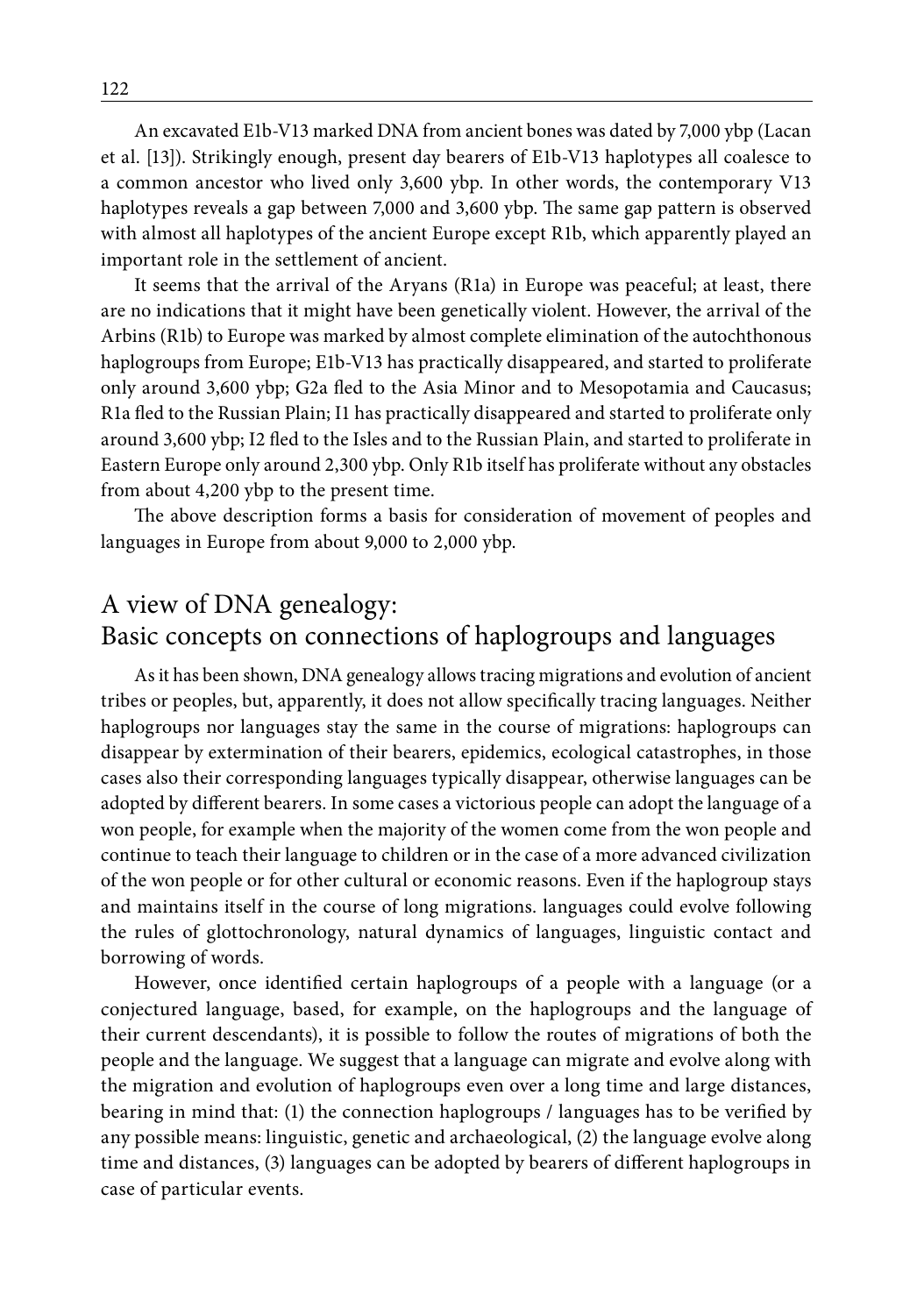In this context, we can trace a new migration/linguistic/settlement (MLS) paradigm for ancient Europe according to the DNA genealogy.

As already said, the haplogroup R1a arose in Central Asia around 20,000 ybp (Klyosov and Rozhanskii [1]), migrated westward from the Altai region or North China by the southern route, i.e. via Tibet and Hindustan, Iranian plateau and Anatolia (between 10,000 and 9,000 ybp) to the Balkans and spread over Europe, then moved East to the Russian Plain to India (among other possible directions of R1a migrations). Thus, the proto-Indo-Europeans (PIE) language supposed existing in Anatolia between 10,000 and 9,000 ybp (Gray and Atkinson [14]; Bouckaert et al. [15]) could have been formed during the long migration from Altai to Anatolia. Then, it migrated together with the R1a haplogroup, in the Balkans where initiated to split into branches around 6,000 ybp which arrived around 4,800 ybp in the Russian Plain as Indo-Europeans (IE) languages. DNA genealogy has firmly confirmed that haplogroup R1a arrived to India as the legendary Aryans around 3,500 ybp, since even today up to 72% of the Indian upper castes are R1a bearers (Sharma et al. [9]). Therefore, it is allowed to conclude that it was indeed R1a haplogroup which carried the PIE language from about 20,000 to 10,000 ybp, and IE languages at least from about 10,000 to 3,500 ybp. Besides, the fact that the Russian Plain continue to speak IE languages, that up to 63% of Russians of today are bearers of R1a haplogroup, and that there are marked similarities between Slavic languages and Sanskrit permits to conclude that migrations of R1a haplogroup were indeed accompanied by PIE and IE languages.

As already said, the haplogroup R1b arose in Central Asia around 16,000 ybp (Klyosov [12]), and migrated westward by the northern route, i.e. via Northern Kazakhstan, Southern Ural, Middle Volga, then it went south over the Caucasus and probably along the eastern side of the Caspian Sea and Eastern Iran around 6500-6000 ybp. Then, it moved to the Middle East, the Tigris and Euphrates basin, apparently establishing the Sumer civilization between 5,500 and 5,000 ybp, and by several routes moved to Europe between 4,800 and 4,500 ybp (Klyosov [12]). Further, said northern route split to a first route which brought Arbins through Northern Africa to the Pyrenees and then as Bell Beakers culture around between 4,800 and 4,500 ybp to Northern Europe; a second route which brought Arbins to Europe through the Mediterranean islands and the Apennines, and yet a third route which brought Arbins around 4500 ybp to Europe through the Pontic steppes.

In the first part of their migration, along the northern route, the Arbins crossed territories populated at least for the last two millennia, and very probably also earlier, by bearers of Turkic languages, such as, Chuvashs, Bashkirs, Tatars, and other. Therefore, it is allowed to conclude that the Arbins had carried languages which arguably were proto-Turkic, or Dene-Caucasian, or Sino-Tibetian; languages that we tentatively can call Arbins, or R1b, or NIE agglutinative languages. In the Caucasus, the Arbins left the northern Caucasian group of languages, together with a characteristic vigesimal, i.e. a base 20 counting system, the same vigesimal counting system that was brought by the Arbins two thousand years later to the Pyrenees. The Arbins brought their Arbin languages to Mesopotamia, to the Sumer state (Assyrians, the likely descendants of Sumers, today are largely R1b bearers, which is rather unusual for the Middle East - Klyosov [12]), then to Iberia, where the actual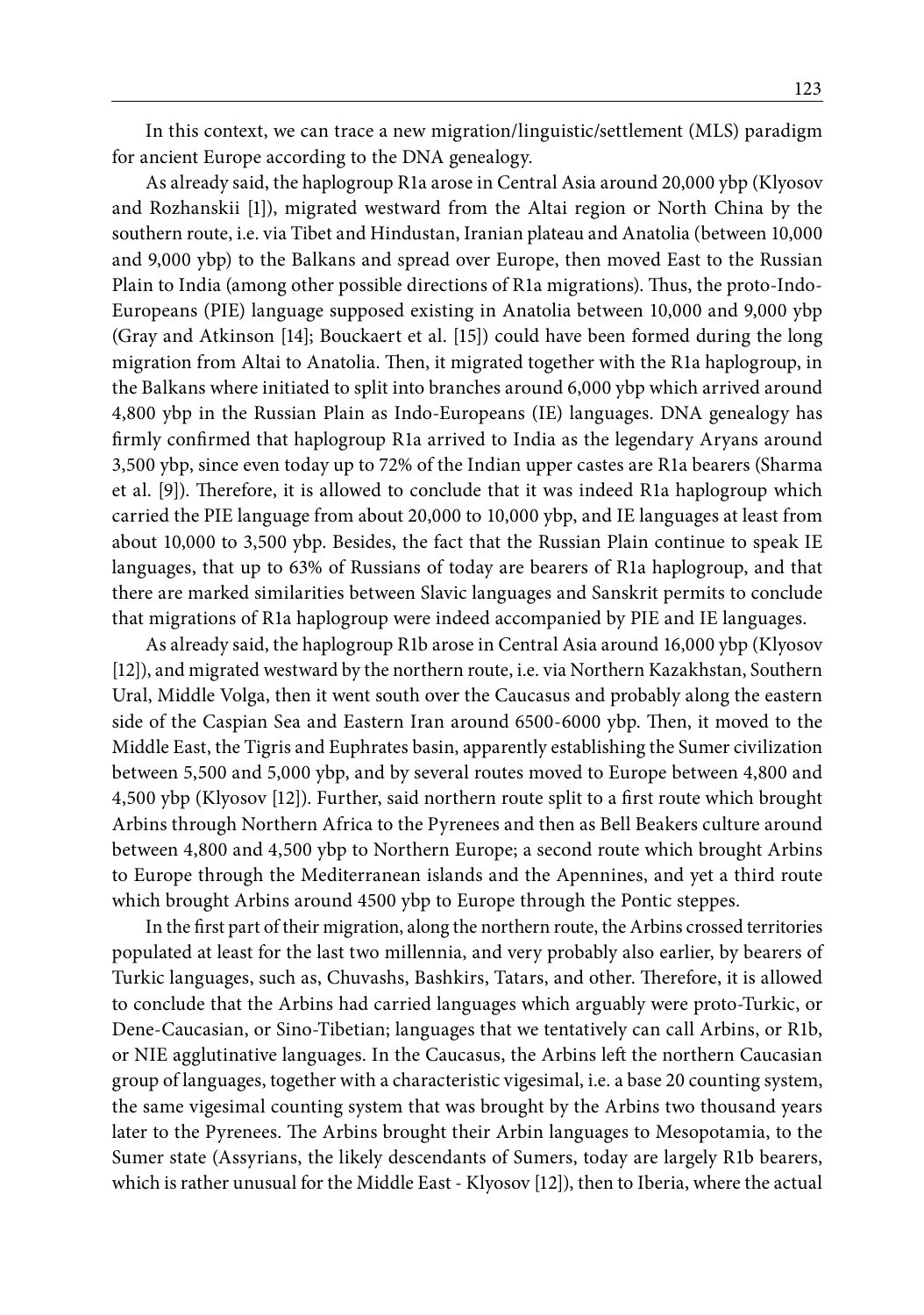Basques, who are 87-93% R1b bearers, also employ the same vigesimal counting system. Then the Arbins as Bell Beakers moved north to the continental Europe, and brought their agglutinative NIE languages, which apparently dominated in Europe between 4,500 and 3,500-3,000 ybp, and up to the first half of the  $3<sup>rd</sup>$  millennium bp.

In the first half of the  $3<sup>rd</sup>$  millennium bp many R1a peoples migrated with their IE languages from the Russian Plain to Central, Western and South Europe bringing in Europe peoples later called Celts (Hallstatt and La Tene cultures between 2,600 and 2,400 ybp), Germans, Italics, Greeks, Illyrians and Balto-Slavs. Part of the Arbin peoples adopted the IE languages, for the reason seen above, from the R1a peoples and introduced in exchange NIE loan words and grammatical structures. Another part of the Arbins, from which the Basques in the Pyrenees are probably descendants, as well as the Picts in Northern Scotland and the Etruscans in Tuscany, maintained their NIE languages into the  $3<sup>rd</sup>$  millennium bp (Etruscans), up to the end of the 1<sup>st</sup> millennium AD (Picts) and up to now (Basques).

# The main linguistic theories regarding the ancient European settlements

Let us move now to the main current linguistic theories on the European settlements, and compare their views with those of the MLS paradigm for ancient Europe. The main purpose of this is to outline misconceptions in said current linguistic theories.

#### The Vasconic and Afro-asiatic substratum theory: The linguistic view

The Vasconic and Afro-asiatic substratum theory by Vennemann [16], according to the synthesis by Baldi et al. [17], proposes that several millennia after the end of the last Ice Age, when the glaciers receded, around 10,000 ybp, NIE peoples initiated to settle Europe starting from its Southern portion. These peoples were responsible for many European toponyms, hydronyms as well as floral and faunal names some of which have survived up to our times. Krahe [18], [19] considered many of such toponyms and hydronyms as IE but Vennemann indicated that they contained NIE roots. Krahe (ibid.) argued that hydronyms from the Atlantic shore areas to the Baltic shore areas were imposed before the 3500 ybp, and preceded the formation of the IE Baltic, Celtic, Germanic, Illyrian, Venetic and Italic language groups. Because of their similarities Krahe (ibid.) concluded that said toponyms and hydronyms constituted a group descended from a common language system he named Old European (OE). This latter, in his opinion, constituted a language layer intermediate between the PIE and the IE Baltic, Celtic, Germanic, Illyrian, Venetic and Italic language groups.

Specifically, according to Vennemann [16], several structural characteristics of many toponyms, for example the name of the Bavarian town München (Munich) which contains the root *muno / muna* which in the Basque language means *hill, slope, riverbank,* and many hydronyms containing the roots *Ava, Ara, Ala, Sala* followed by a determinative or by a set of suffixes or a suffix sequence terminated by the vowel *a* indicated them as deriving from a NIE agglutinating language.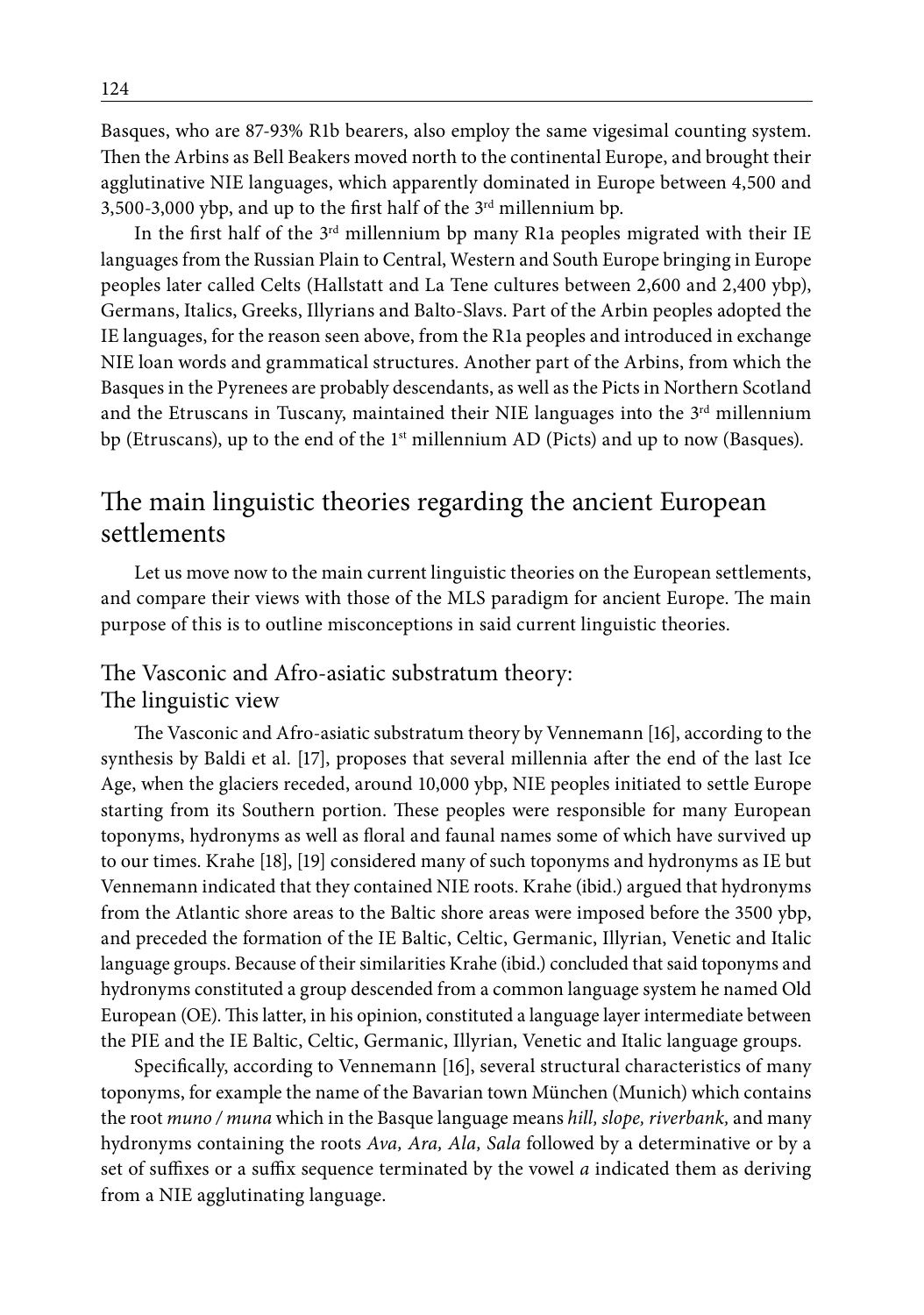Schmid [20], [21] extended the OE concept of Krahe by including the Eastern Slavic languages. Vennemann named Vasconic the language family of the NIE populations that imposed said toponyms and hydronyms, and the Basque language would be the only surviving language of this family. Another argument in support of the Vasconic theory would be the persistence in modern languages of traces of the vigesimal, i.e. a base 20 counting system that would be a relic of the Vasconic culture.

Vennemann [16] observed also that on the Atlantic shore area of Europe there are toponyms that are neither Vasconic nor IEs. He named the languages responsible of these toponyms Semitidic, or Atlantic group of languages. These languages, related to the Mediterranean Hamito-Semitic languages, were spoken along the Atlantic shore area between 7,000 ybp and 3,000 ybp. The Semitidic languages gave many loanwords especially to the IE western languages. They influenced superstratically, i.e. by means of loan "cultural" terms for animals, advanced cattle breading, city, buildings, warfare, society organization, the IE languages of the North-West Europe, especially the Germanic languages. Also, they influenced substratically, i.e. by means of loan terms for plants, animal and herding, the coastal IE languages, especially the Insular Celtic, beginning about 7,000 ybp. From about 7,000 ybp onward the Semitidic peoples, apparently, bearers of the megalithic culture, moved north along the Atlantic coast, reaching Great Britain and Ireland about 6,000 ybp and Sweden about 5,000 ybp.

According to Baldi et al. [17], weak points of this theory are that, up to now, the megaliths cannot be dated longer before the Bronze Age (3,500 – 2,800 ybp); it requires a Celtic presence in the British Islands about 7,000 ybp, contrary to the traditionally accepted evidence that the Celts settled the British Islands not earlier then about 4,000 ybp; the building of megaliths by Semitidic settlers is opposed by Renfrew and other mainstream archaeologists. Vennemann [16] assumes that the Picts of Northern Scotland was an Atlantic population or at least a population speaking an Atlantic language.

A similar hypothesis, according to which the Picts were a NIE population, was set out by Zimmer [22] on the basis of the Pictish customs of tattooing and the matrilineal social organisation. Literature concerning the Picts was published by Wainright [23] and Jackson [24]. Vennemann assumes no genetic connection between IE languages and Vasconic and Semitidic languages. The expansion of the OE toward the North Europe was restricted by the expansion of IE populations which adopted the Vasconic toponyms, hydronyms and other lexical items related to the natural environment. The Basques, now living in a restricted region between France and Spain, is the people speaking the only descendant language of the OE or, according to Trask [25], [26], a patchwork of NIE languages sometime largely extended, sometime not, yet sometime interrelated between them, and sometime not.

Kuzmenko [27] has reviewed lexical borrowings to Indo-European languages of Europe from an "unknown substrate". In his opinion, despite lack of consensus in that regard between linguists for the last 120 years, most of the linguists agree on a contribution of a yet unknown substrate not only to German languages but rather to all European IE languages. Kuzmenko finds a merit in a hypothesis of Vennemann [16] that Basque language (the Vasconic) is the only survived representative of that European substrate.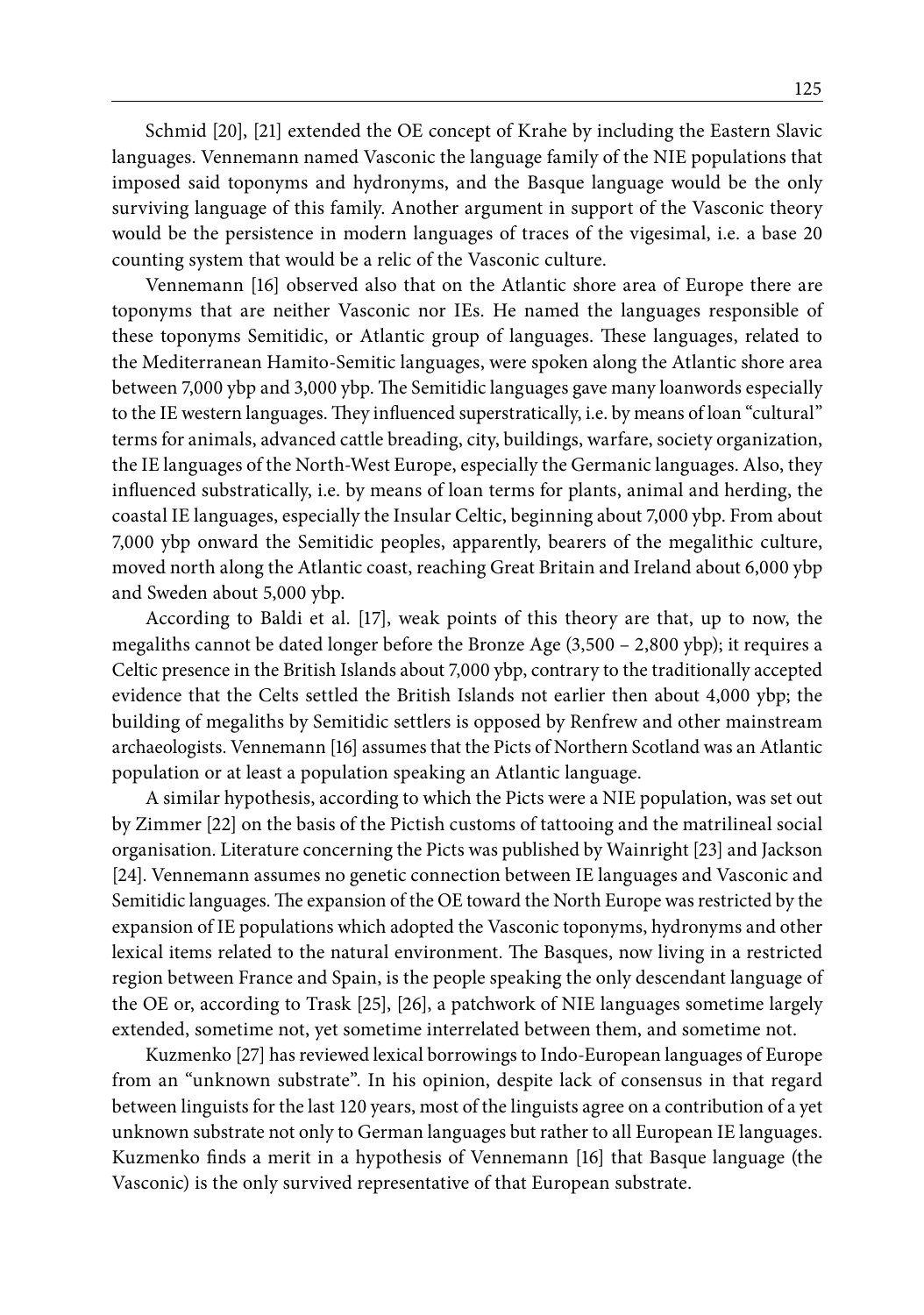### The Vasconic and Afro-asiatic substratum theory: A view of MLS paradigm

The Vasconic and Afro-asiatic substratum theory is partially in agreement with the MLS paradigm.

The assumption of the theory according to which NIE populations initiated to settle central and northern Europe starting from its Southern portion after the end of the last Ice Age about 10,000 ybp is not supported by the MLS paradigm according to which the Arbins (R1b) moved to Europe by several routes (Northern Africa and Pyrenees, Mediterranean and the Apennines, Pontic steppes) between 4,800 and 4,500 ybp (Klyosov [12]). However, the Vasconic as a descendant of the ancient Arbin language is in agreement with MLS paradigm. Concerning the European toponyms, hydronyms as well as floral and faunal names which sometimes survived up to our times the hypothesis of Venneman that they are NIE is more acceptable in the light of the MLS paradigm. It is in a general agreement with the hypothesis of Krahe that they are OE because, according to the MLS paradigm, the Arbins (R1b) and their NIE languages migrated as Bell Beakers culture (mainly R1b) and apparently dominated in Europe between 4,500 and 3,500-3,000 ybp, and up to the first half of the  $3<sup>rd</sup>$  millennium bp. In this respect, however, Krahe [18], [19] appears right in assuming that said toponyms and hydronyms were imposed before the 3,500 ybp.

The assumptions of the existence of a Vasconic language family of the NIE populations that imposed said toponyms and hydronyms, and of the Basque language as the only surviving language of this family are supported by the MLS paradigm. According to the paradigm, the Vasconic language family would be nothing else than another term for the NIE languages of the Arbins (R1b) and the NIE Basque language of the present Basques of the R1b haplogroup it is very likely a surviving descendent language of the NIE languages of the ancient Arbins (R1b). A common ancestor of the present day Basques of haplogroup R1b lived around 3,700 ybp, which reflects a population bottleneck of the R1b people who lived 4,800 years ago (Klyosov [12]).

The vigesimal counting system used both by the Basques and by Caucasian populations is supported and explained by the MLS paradigm as a characteristic showing a connection that existed between the corresponding ancient Arbins (R1b) that migrated along the Northern route across the Caucasus, the Mediterranean islands and northern Africa to Central Europe and the pushing and relegation of the Arbin ancestors of the Basques in the Pyrenees region.

Concerning the Semitidic, or Atlantic group of languages mentioned by Vennemann [16], according to the MLS paradigm, they might indeed have survived until the 1<sup>st</sup> millennium AD, and could have been spoken by the Picts of Northern Scotland. The haplogroup of the Picts is unknown, but it might have been I1 or I2 (as well as anything else, listed above), because both can be met in the Isles today. The great majority of nowadays population in the Isles bears R1b haplogroup, which came to the Isles after 4,200 ybp. The three groups of languages IE, NIE and Semitidic, or Atlantic, apparently belonged to Aryan tribes (R1a), Arbin tribes (R1b), and Semitidic, or Atlantic tribes (I1/I2/G2), which represent completely different tribes with a common ancestor of around 55,000 ybp (Klyosov and Rozhanskii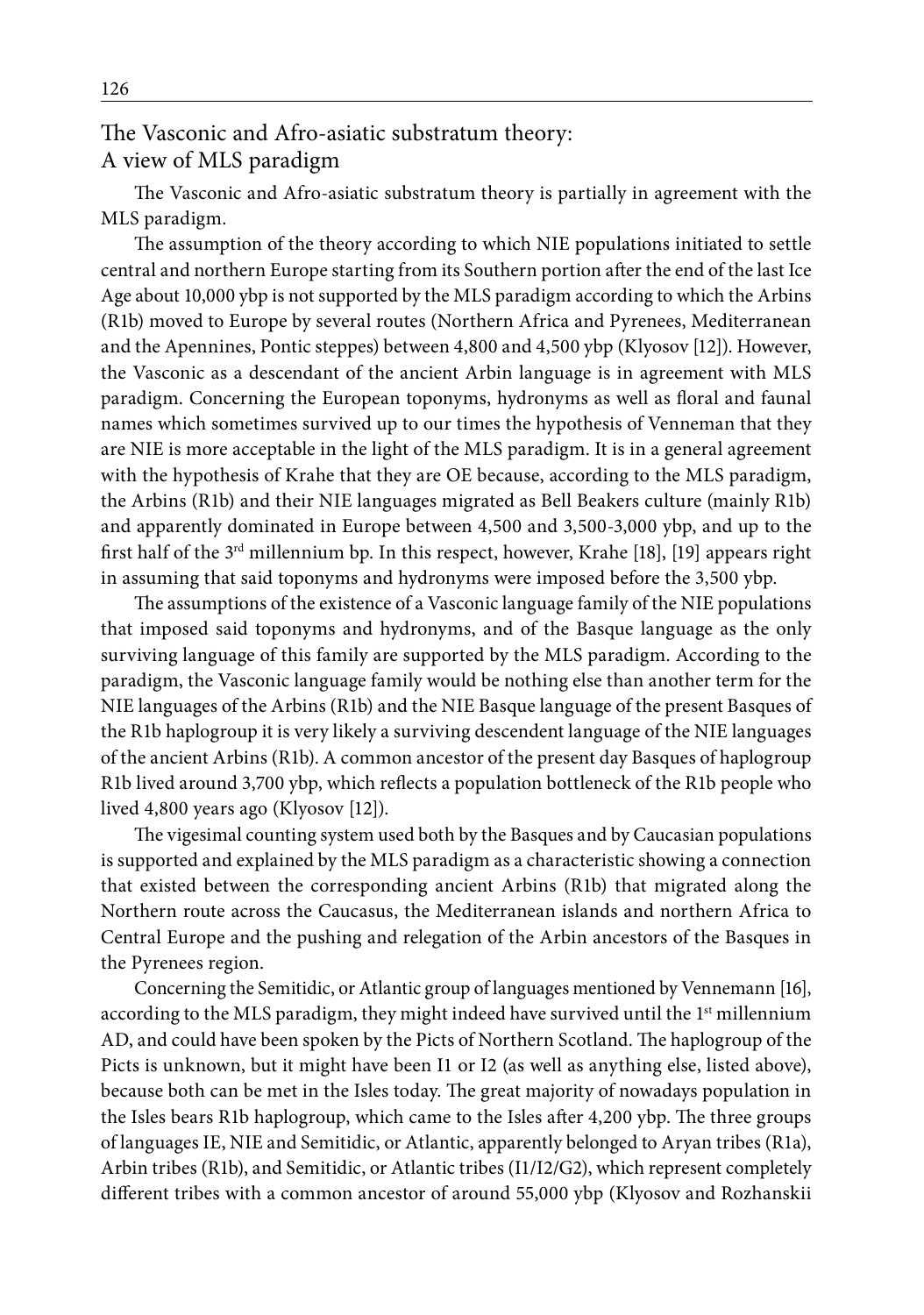[1]). Therefore, a suggestion of Vennemann that there were no genetic connection between IE languages and Vasconic and the Semitidic or Atlantic languages seems to be justified.

#### The Anatolian theory: The linguistic view

Renfrew [28], in summarising the Anatolian theory, affirms that the PIE language, or the PIE linguistic family of languages, or the pre-PIE languages (Diakonov [29]), formed in the Central Anatolia in the Neolithic time, about 9,000 ybp, and that the PIE or IE languages diffused in Europe from West Anatolia in parallel with the diffusion of the agriculture. More precisely, the Anatolian theory proposes that:

- linguistic families that have large diffusion in Europe have distributions corresponding to the economic, social and demographic consequences, that the diffusion of the agriculture produced in their development areas;
- the language or languages spoken in said areas were established either by demic diffusion of the archaic PIE populations, or by non-demic linguistic changes due to linguistic contacts;
- the archaic PIE language after its separation from the pre-PIE in Anatolia evolved and modified itself through the diffusion of the agriculture in Europe – Phase I of the PIE.

Renfrew [28] explains that reliable radiocarbon datings have permitted to establish that the domestication of plants and animals from West Anatolia reached Greece and Crete around 8,500 ybp. Linguistic changes in Greece and the Danube and the Balkan areas were due mainly to demic migrations during the 9<sup>th</sup> and 7<sup>th</sup> millennia bp. At the same time, for other European areas, i.e. on the West in the present-day Dalmatia, Germany and France, South Italy and Sicily, and on the East in Hungary, Bulgaria and Ukraine, the changes were mainly due to linguistic contacts. The diffusion of the agriculture further East from what is now Ukraine could have brought to the formation in the Chinese Sinkiang of an IE peoples, that around 3,500 ybp spoken Tocharian.

Renfrew [28] observes that:

- Gray et al. [14], [30] on the basis of 87 languages and 2,449 lexical items and further datasets indicated an initial IE divergence between 11,800 and 9,800 ybp, which is consistent with said separation of the archaic PIE from the pre-PIE;
- Ryder et al. [31] indicate a unimodal posterior distribution for the PIE at about 10,400 ybp, which supports the Anatolian theory;
- other linguistic studies by Sturtevant [32], Dolgopolsky [33], [34], Gamkrelidze and Ivanov [35], [36], Pringle [37] and Bouckaert et al. [15], this last based on the spatial diffusion of infectious diseases, also support the Anatolian theory.

Renfrew [28] affirms that a first advergence linguistic area formed itself in the Balkan region in the period between 7,000 and 5,000 ybp - Phase II of the PIE. Some linguistic characteristics of the Celtic languages and the Tocharian languages indicate that they do not taken part in the Balkan linguistic advergence area. The disaggregation of the Balkan advergence linguistic area, around 5,000 ybp, indicates the end of the Phase II of the PIE and the separation of the Greek or proto-Greek from the proto- Thracian, proto-Dacian, proto-Phrygian and others. In the same time there would be also the separation of the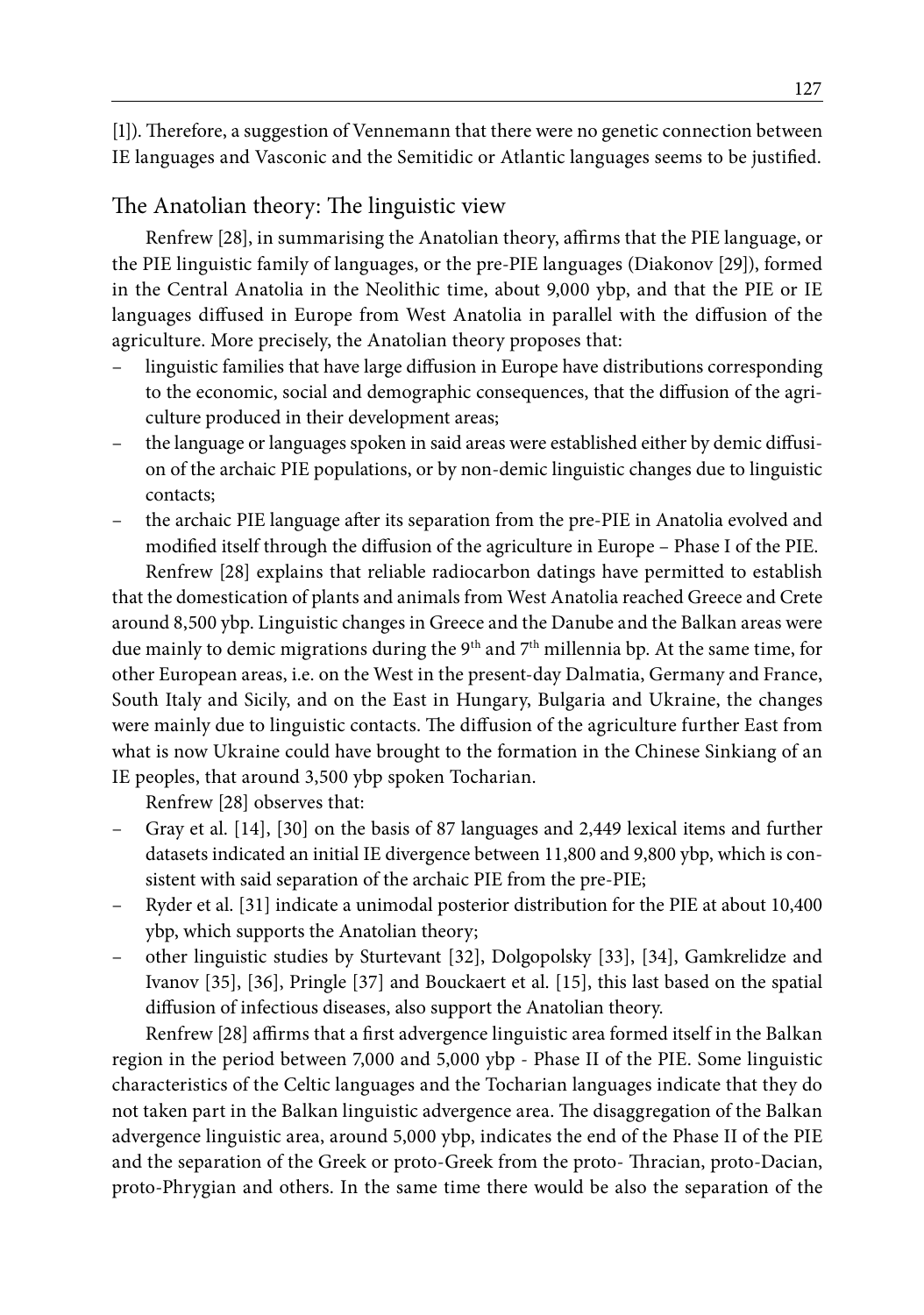proto-Indo-Iranian spoken in the Northern area of the Black Sea and its diffusion toward the Iranian plateau and India. The linguistic similarities between Greek, Armenian and Sanskrit – Phase III of the PIE – represent a result of said Balkan linguistic advergence area, which does not require languages or dialects as proto-Slavic, proto-Baltic, proto-Greek, Proto-Indo-Iranian, already distinguished within the PIE or pre-PIE. Concerning the other languages Renfrew [28] affirms that they were developed in different advergence areas were now their descendant languages are spoken.

#### The Anatolian theory: A view of MLS paradigm

The Anatolian theory is generally compatible with the MLS paradigm, although the theory is silent about the evolution of the PIE language before about 9,000 ybp.

As it was described above, the proto-Aryans (R1a) migrated westward across Anatolia around 10,000 - 9,000 ybp, which fits the linguistic estimates of 9,000 ybp (Renfrew [28]; Diakonov [29]) or 11,800 - 9,800 ybp (Gray et al. [14], [30]). "Diffusion of agriculture", "demic diffusion" or "non-demic diffusion" are concepts beyond the MLS paradigm. According to the MLS paradigm, the migrations of the proto-Aryans (R1a) from Anatolia to the Balkans about 9,000 – 8,000 ybp could represent the Phase I of the PIE, the later spreading of the Aryans (R1a) along with their IE languages over Europe about 8,000 – 5,000 ybp could represent the Phase II of the PIE, and then their migration eastward to the Russian Plain and their split into at least four migration routes to South, South-East, South East-East, and East about 4,500-4,000-3,500 ybp toward India could represent the Phase III of the PIE.

The affirmation of the Anatolian hypothesis that the Tocharian languages did not taken part in the Balkan linguistic advergence area, at the moment, cannot be decided on the basis of the MLS paradigm. The Tocharians were ascribed to the "Europeans" (Gray et al. [14]; Li et al. [38]) mainly on the basis of their somatic features, their haplogroup R1a and their clothing which, of about 4,000 ybp, looked "like Scottish plaid". On the language tree by Gray et al. [14], the Tocharian languages represent a very archaic branch, around 7,900 ybp, which were spoken by populations in the Tarim Basin. The linguistic distance of the Tocharian A, B with respect to the other IE languages (Tomezzoli and Kreutz [39]) demonstrates them to be the closest to Slovene and Venetic, and the most distant from the Anatolian languages Hittite and Luwian. Thus, according to the MLS paradigm two explanations would be possible:

- either the proto-Tocharians migrated westward to Europe and the Russian Plain together with the proto-Aryans (R1a), which probably brought the way of producing said clothing to Europe and Scotland and then, at about 4,000 ybp, they arrived from the Russian Plane to the Tarim Basin as part of the stream of the R1a people reaching India;
- or the proto-Tocharians did not migrated westward to Europe and the Russian Plain together with the proto-Aryans (R1a); they migrated from the Altai region or North China to the nearby Tarim Basin and remained there forming the autochthonous R1a peoples of Central Asia, and have never been in Europe. In any case very recent evidences (http://pereformat.ru/klyosov/) permit to state that the present Altai male populati-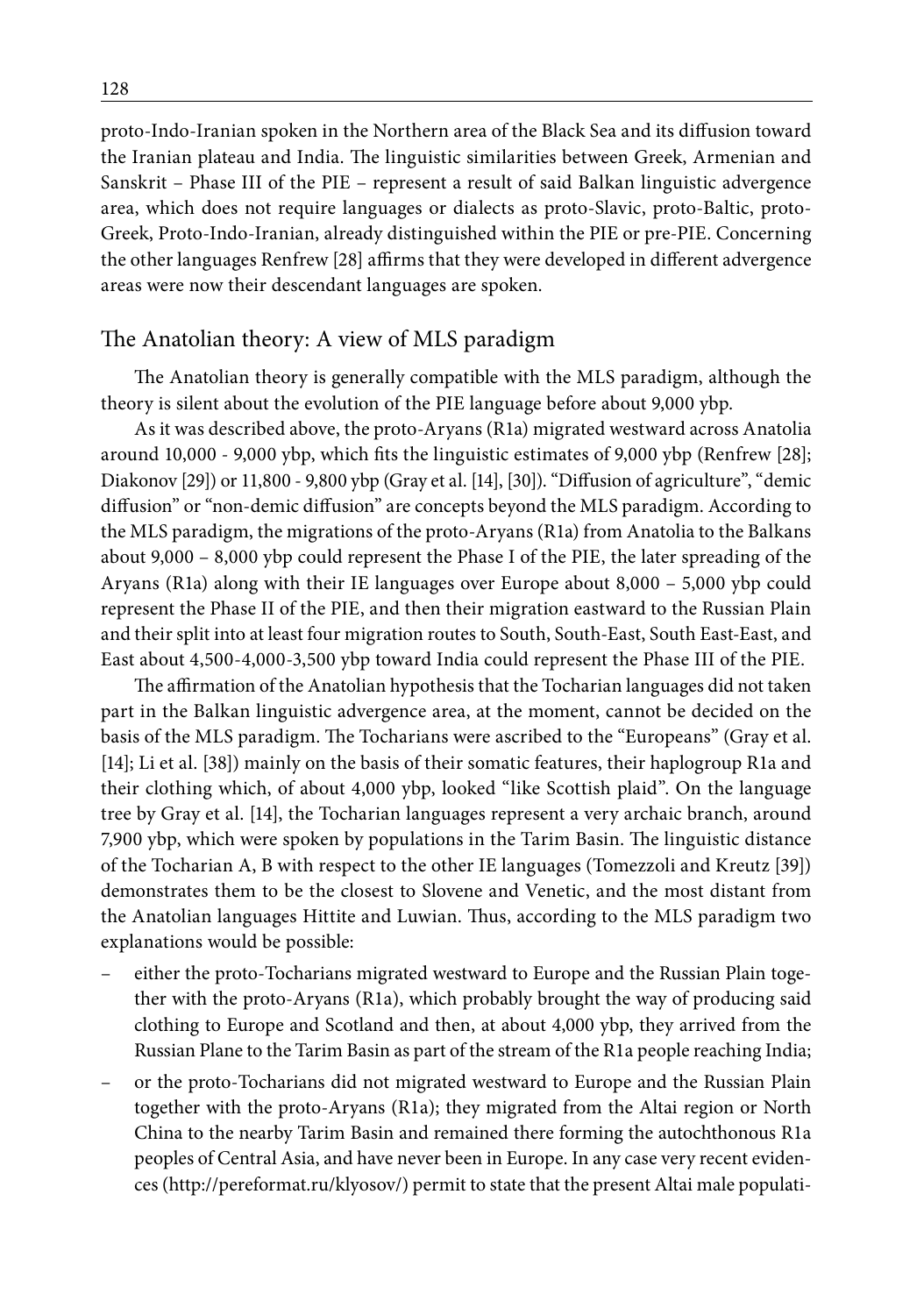on has R1a haplotypes which are very similar with the excavated R1a haplotypes in the Khakass-Minusinsk Basin (Adronovo) and Tagar (Tochar ?) cultures dated 3800-3400 ybp and later. They descended from the same common ancestor who lived 4500 ybp on the Russian plane.

Anatolia cannot be considered the homeland, or "Heimat" of the IE languages because according to the MLS paradigm, IE and NIE languages had no homelands, they migrate over thousands of miles and over thousands of years together with the R1a bearers.

According to the MLS paradigm, the predecessors of IE languages might have migrated some 50,000 ybp and further on from the birthplace of the β-haplogroup, the birthplace of which is unknown as yet, however, it might have been Europe or the Russian Plain, to South Siberia in which they arrived some 40,000-35,000ybp and then they migrated westward from 20,000 ybp along with the R1a haplogroup via Anatolia, which might have been just a passing point, to the Balkans, another passing point to the Russian Plain and Pontic steppes, yet another passing point, to the Middle East, Middle Asia, Iranian plateau, Ural mountains, Hindustan, South Siberia again, North China, Mongolia. All of them are in fact some passing points, and not homelands for the predecessors of the IE languages.

#### The Kurgan Theory: The linguistic view

During the Mesolithic and the Neolithic, NIE and IE peoples during the dry and cold period of the Younger Dryas 12,800 – 11,500 ybp settled along the shores of the Black Sea. The PIE formed in this area. At about 7,600 ybp (Ryan [40]), due probably to a cataclysm, the waters of the Mediterranean Sea entered the Black Sea through the Bosporus, causing in a short period, the raising of the water level to the present level and the submersion of many settlements. This event caused migrations toward the Balkan Region, the Central Europe and the formation of the Neolithic cultures of Vinča and of the Linearbandkeramic (LBK).

Gimbutas [41] defined Ancient Europe as the European Culture developed between the 9th and the 7th millennia bp in the area of the Balkans, Greece, Adriatic region, Moldavia and Ukraine before the arrival of the IEs. Gimbutas [42] provided a comprehensive description of the cultural level of the Ancient Europe characterized by well organised settlements, mixed horticular economies, elevated quality of the sculpture and the ceramics, and elaborated religious traditions. This materialized in the cultures of Bükk, Butmir, Cucuteni-Tripolye, Dimini, Karanovo, Lengyel, Petreşti, Vinča and the Linearbandkeramic (LBK). The attempts of writing by these cultures would predate by two thousand years the Sumerian writing. The discovery of a large number of female figurines, sometime crowned, together with other archaeological, mythological, historical evidences, brought Gimbutas to consider the women as the prominent players in the social life of the cultures of the Ancient Europe, which were characterised by matriarchy and egalitarism. She considered a Goddess or Big Goddess as principal religious symbol not only of fertility and procreation, but also of ruler of all what existed on the Earth.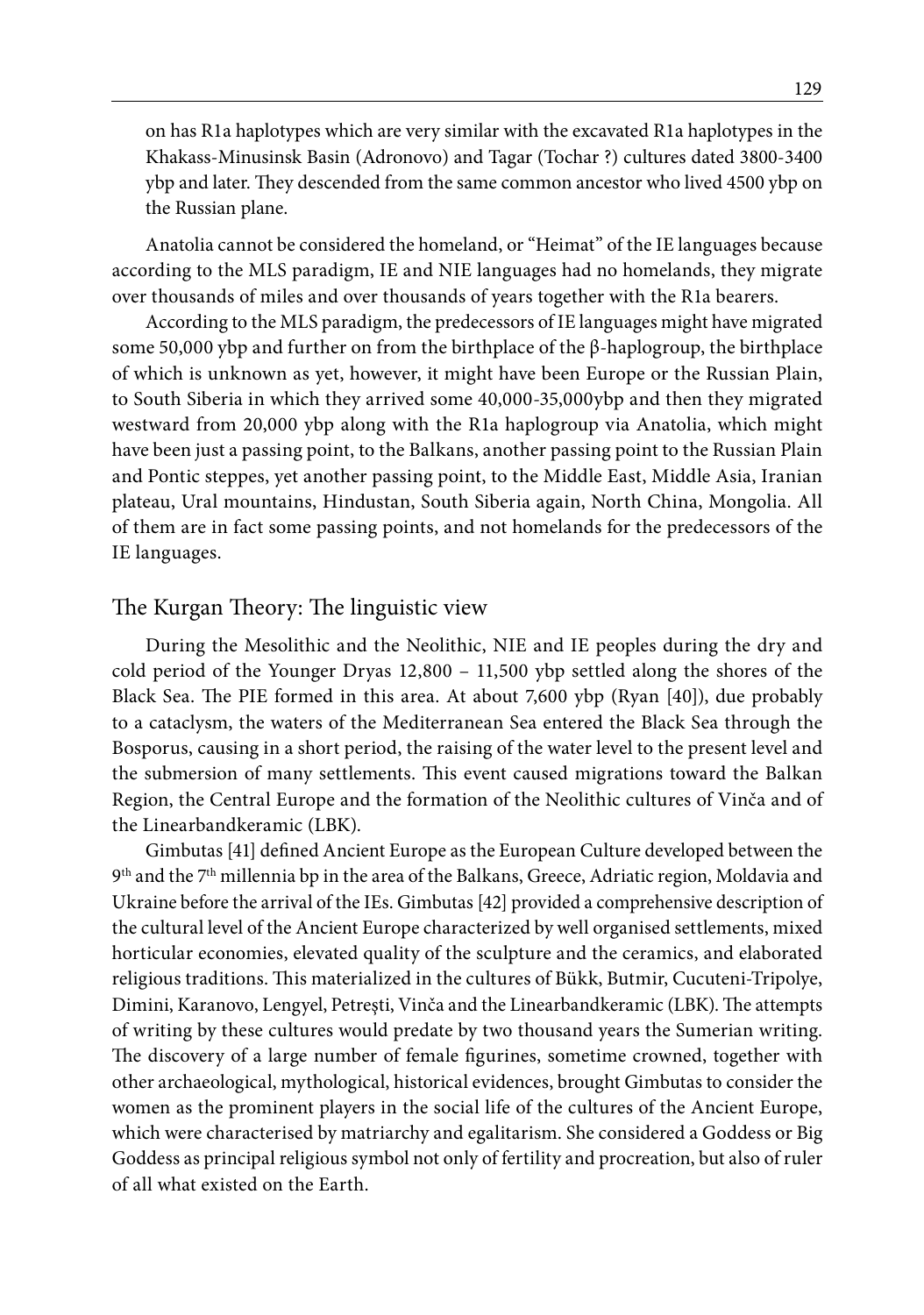The languages spoken in the Ancient Europe were NIE, as testified by surviving of NIE agricultural, technological and social terms, toponyms, personal and tribe names. The Ancient Europe about between 7,500 and 6,300 ybp developed an advanced civilization, including metallurgy and writing. The Model of the steppe, or the Kurgan model, or the Kurgan hypothesis, or the Kurgan theory developed mainly by Gimbutas [43], [44], see the synthesis by Marler [45], proposes the formation, about in the 7<sup>th</sup> millennium bp, of territorial, nomadic, pastoral peoples speaking PIE languages, collectively named Kurgan Culture, in the area of the Dnepr and Don basins, the middle and lower Volga basin, the Caucasus and the Ural mountains. The tombs, covered by round tumuli named kurgans contained often weapons and other artefacts indicating a set of cultures marked by: a pastoral economy with a rudimentary agriculture, territorialism and nomadism, the domestication of the horse which happened around the 7,000 ybp (Bököny [46]; Gimbutas [42]) between East Ukraine and Kazakhstan, a patriarchal, patrilineal hierarchy and a secondary social role of the women.

The fact that the Kurgan culture had characteristics different from those of the cultures of the Ancient Europe, indicated that it was not developed from the cultures of the Ancient Europe.

A first migration of Kurgan culture peoples, according to the theory, took place about during 6,400 – 6,300 ybp, due to the progressive drying of the steppes during the  $8<sup>th</sup>$  and the 7th millennium bp, towards Bulgaria, the Danube basin, and Central Europe. This was not a mass migration, but a migration of small bands, letting the original population of the Ancient Europe as majority. This migration is testified by the increasing of kurgan tombs, discovered between the egalitarian tombs of the Ancient Europe cultures, the fortification of the settlements, the damages to the settlements of the Varna, Karanovo-Gulmeniţa, Vinča, Lengyel and LBK cultures, and the substitutions or dissolution of some Ancient Europe cultures in new Kurgan cultures. The development of IE languages was due to language substitution and bilinguism.

A second migration took place around 5,500 ybp from the area north of the Black Sea through Ukraine toward Poland, Central and East Germany. In this period the four wheel wagon appeared in Europe, along with the plow and the metallurgy of bronze, which was interpreted as the activity of surviving Ancient Europe cultures, absorbed by Kurgan cultures. This second migration led to the formation of hybrid-cultures: the Baden complex in the middle Danube basin, having the Vinča culture as substrate, the Ezero culture in Bulgaria, having the Karanovo culture as substrate, the Globular Amphora culture in Rumania, West Ukraine, Poland, and Germany, having the Trichterbecherkultur (TBK) as substrate. In parallel with the development of said hybrid-cultures, took place the fragmentation of the PIE into the IE languages. The appearance of a religious solar symbolism and armoured IE deities were rather typical for this migration.

A third migration took place about between 5,000 and 4,800 ybp, from the Volga steppes. It was more massive than the other two as witnessed by the numerous Yamnaya culture burials in the Balkan region and East Hungary. This migration caused the displacement of the hybrid cultures of Central Europe, originated mainly by the second migration, toward the Northern Europe, Southern Scandinavia, Baltic area, and Central Russia. The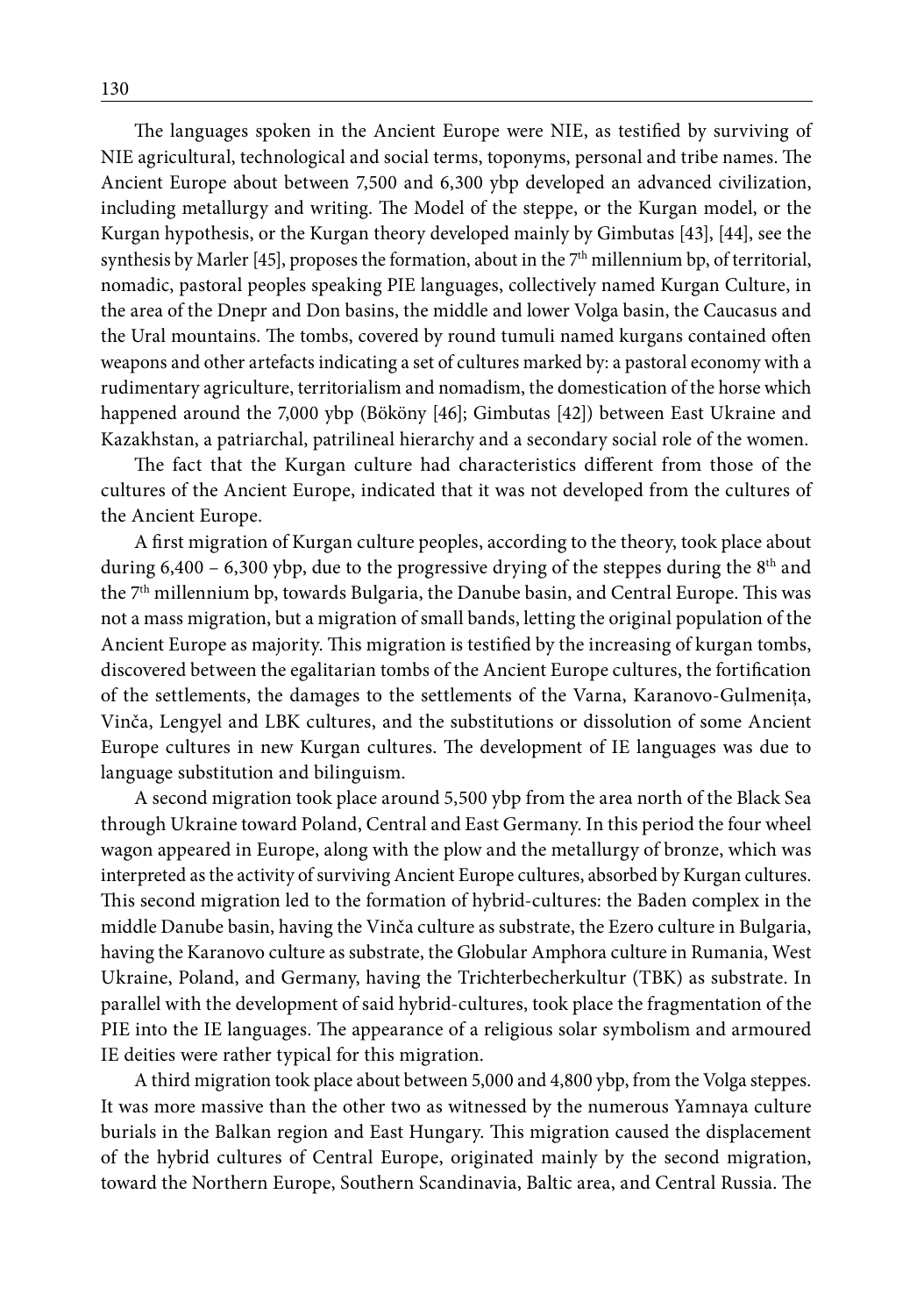Minoan civilization in the Aegean Sea reached its culmination during the first half of the 4th millennium bp, i.e. before the arrival of the IE Mycenaeans. This last migration was followed by a period of stability characterized by the formation of cultural groups (Gimbutas [43], [44]) which were speaking separated IE languages.

#### The Kurgan theory: A view of MLS paradigm

The Kurgan theory appears incompatible with the history of Europe based on the MLS paradigm.

According to the MLS paradigm, PIE arrived to the Balkans after a long migration from Central Asia, as described above in this paper. Boric and Price [47]) has shown, using strontium isotopic measurements, a significant increase in non-local individuals in the Balkans from  $\sim$  8200 ybp. This generally coincides with timing of the arrival of R1a peoples and IE languages to the Balkans. Thus, both them did not come from the Pontic steppes.

The MLS paradigm indicates a migration of R1a peoples eastward, from Europe to the Russian Plain about between 4,600 and 4,000 ybp, i.e. a direction opposite to the direction of the migrations suggested by the Kurgan theory, and a migration of R1b peoples southward earlier, between 7,000 and 5,000 ybp and westward, about between 5,500 and 5,000-4,500 ybp.

The Kurgan theory has completely distorted the whole pattern of what has happened in Europe and in the Russian Plain about between 5,000 and 3,000 ybp. Besides, contrary to what is proposed by the Kurgan:

- The PIEs and the corresponding PIE language did not settled or formed along the shores of the Black Sea about between 12,800 and -11,500 ybp. Actually, the PIE language formed or rather evolved along said southern Black Sea shores, or steppes north of them, witnessed only the late period of settling the IE languages around 4,500 ybp, i.e. when IE languages were already split. At the moment, it is unknown which haplogroups, if any, were the most affected by the Black Sea cataclysm. It might have been G2a, E1b, F, I1, I2, etc., with survivors which moved westward, to Europe.
- Ancient Europe cannot be considered as the European culture developed between the 9th - 7th millennia bp in the area of the Balkans, Greece, Adriatic region, Moldavia and Ukraine before the arrival of the IEs. In fact, the IEs (R1a) arrived to the Balkans and further in Europe between the  $10^{th}$  -  $8^{th}$  millennia bp.
- The languages spoken in the Ancient Europe were not totally NIE, in fact, the arriving IEs (R1a) between the  $10<sup>th</sup> - 8<sup>th</sup>$  millennia bp introduced their IE languages. The presence of surviving NIE agricultural, technological and social terms, toponyms, personal and tribe names cannot be considered as a valid argument supporting an Ancient Europe totally NIE, since between said period in Europe both IE and NIE languages co-existed.
- The Kurgan theory is in error in proposing the formation of territorial, nomadic, pastoral populations speaking PIE languages, collectively named Kurgan culture, in the  $7<sup>th</sup>$  millennium bp in the area of the Dnepr and Don basins, the middle and lower Volga basin, the Caucasus and the Ural mountains. In fact, there were no PIEs (R1a) at those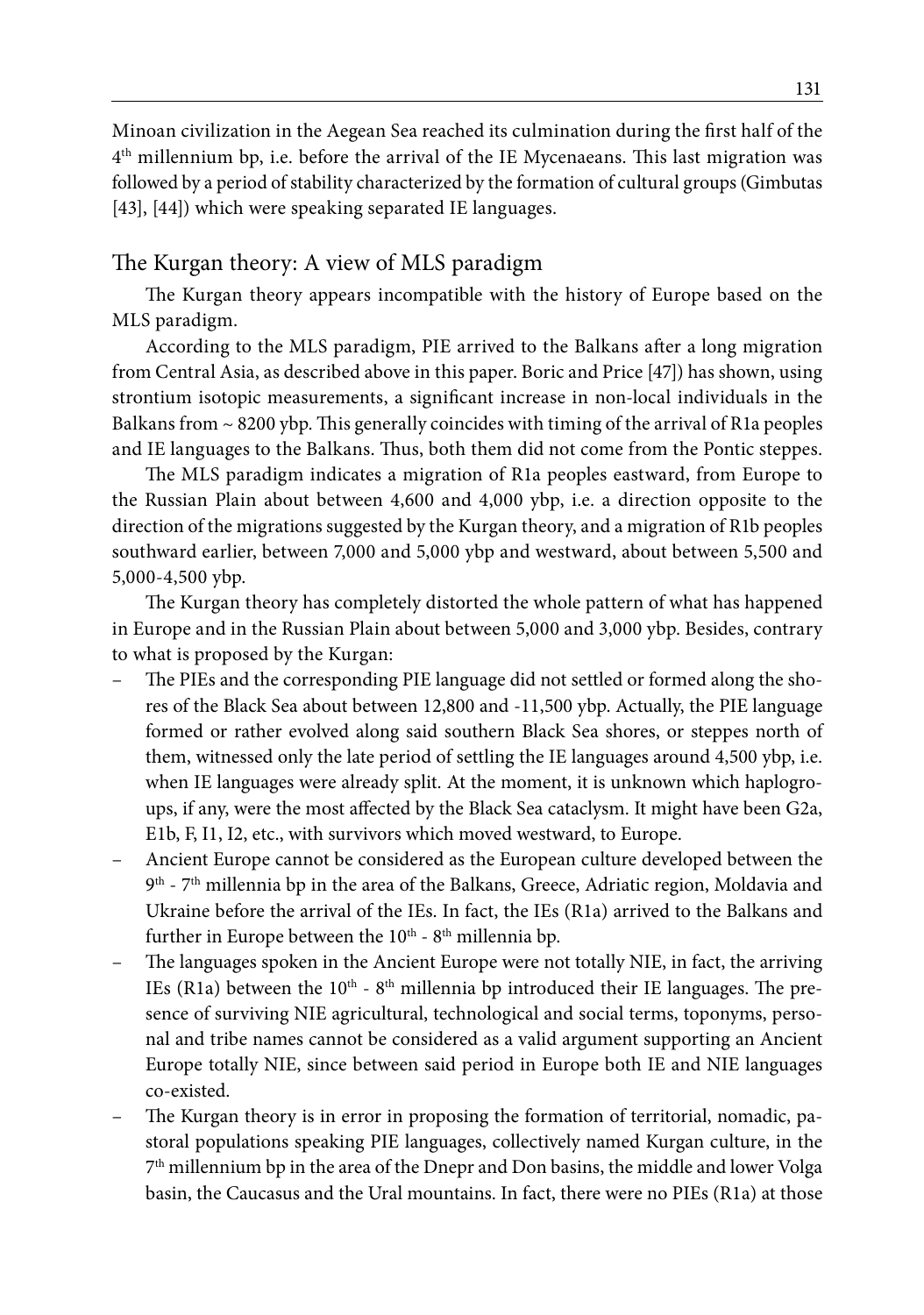times on said territories. Actually the Kurgan theory describes here NIEs (R1b) who migrated westward by the northern route. The Kurgan theory apparently has mixed and inverted the roles of the NIEs (R1b) and the IEs (R1a).

- The Kurgan theory is in error in ascribing kurgans, nomadism, and domestication of horse around 7,000 ybp between East Ukraine and Kazakhstan to the IEs. Instead, these cultural features should be ascribed to NIEs (R1b) who migrated westward by the northern route.
- The three waves of IE migrations to Europe the first about between 6,400 and 6,300 ybp, the second about between 5,500 ybp from the area North of the Black Sea, and the third about between 5,000 and 4800 ybp, which originated in the Volga steppes appear not sustainable. Apparently, there was no IEs (R1a) in the Volga steppes about between 5,000 and 4,800 ybp and earlier, they arrived later about between 4,600 and 4,300 ybp and if there were, unlikely, IEs (R1a) they were moving in the opposite direction, that is from Europe eastward. What the Kurgan theory actually conjectured, was related to the migrated westward of NIEs (R1b) by the northern route.

### The Palaeolithic Continuity Theory: The linguistic view

Concerning the Kurgan theory, Alinei [48] observes that a great IE invasion in the Chalcolithic, with total ethnic and linguistic substitution on continental scale, is simply unconceivable. He suggested that the evidence that the greater part of common Neolithic IE lexicon, i.e. the set of loan words designating innovating devices like the plow, the yoke, the wheel, some domesticated animals, plants and some metals, was already diversified in almost all the IE languages indicates that the IE languages were already diversified in the Mesolithic and the Neolithic.

Concerning the Anatolian hypothesis, Alinei [48] observes that few millennia in the Neolithic and the limited migrations in the Balkans and Central Europe from Anatolia are not sufficient for the development and differentiation of the IE languages in Europe. Moreover, according to Alinei [48], they cannot explain the relatively big number of NIE toponyms in the Aegean area and the NIE words in Greek and other languages of South Italy, Sicily, Sardinia, Corsica and Spain. These observations, according to Alinei, support the hypothesis that the populations coming from Anatolia were NIEs and that the Neolithic in Europe was a period of complex acculturation and geographical differentiation in which small migrating groups played a limited role with respect to the populations already inhabiting Europe.

The fact that the greater portion of the grammatical structure of the Celtic, Germanic, Italic, Greek, Illyrian and Balto-Slavic do not belong to the common IE means that they could not be formed in the Chalcolithic or Eneolithic. In this situation, Alinei [48] affirms that the only solution is offered by the Continuity Model, or Palaeolithic Continuity Theory (PCT) supported by the recent acquisitions of the paleoanthropology which is arrived to the conclusion that not only *Homo erectus* but also *Homo habilis* and perhaps some kind of *Australopitechus* were able to talk (Tobias [49]). Moreover, the cognitive sciences have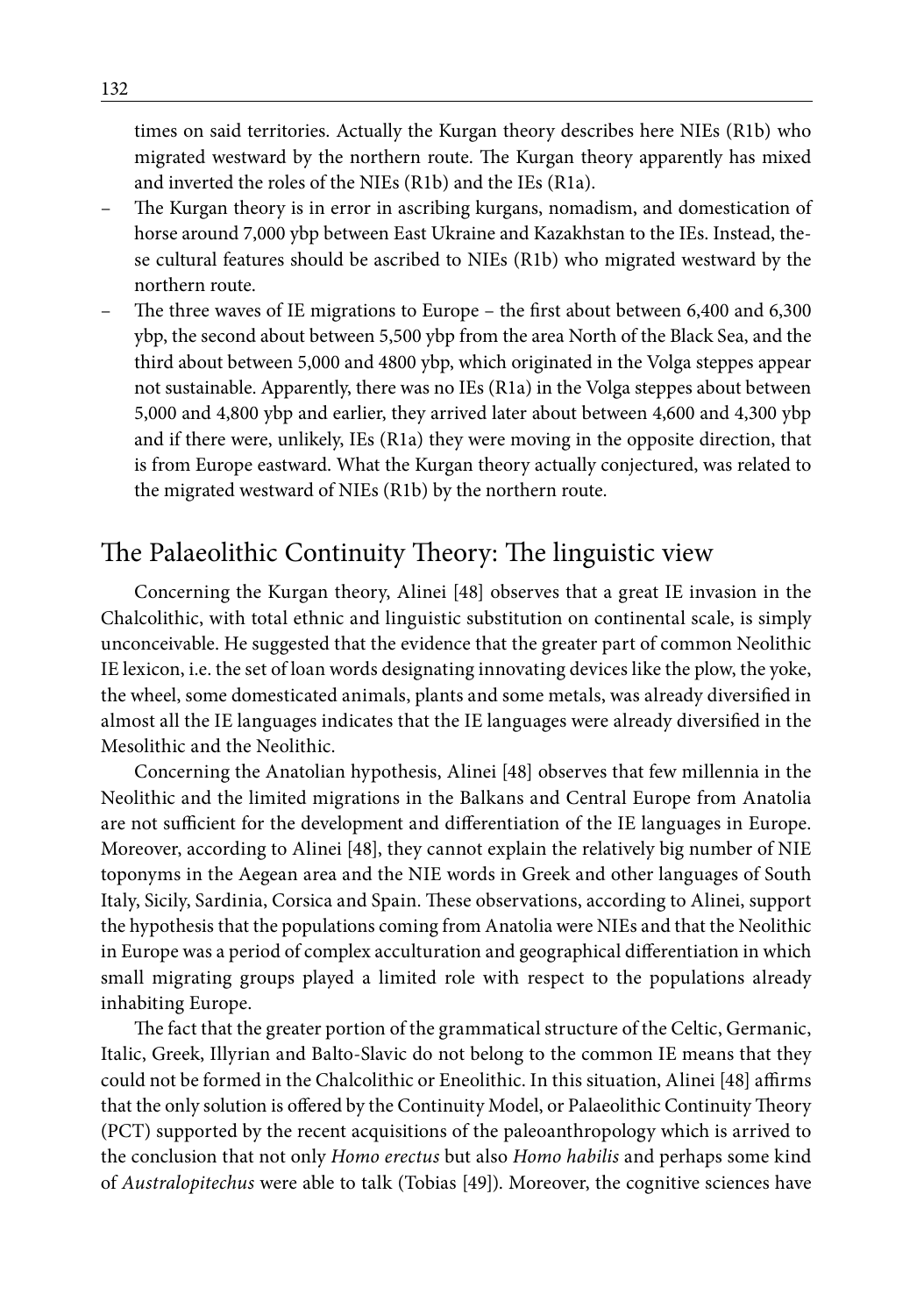reached the same conclusion, i.e. for explaining the innate character of the language in the humans it is necessary that the language be connected with the *Australopithecus* (Pinker [50]). Thus, the structural portions of the human languages, including the PIE languages, i.e. words, affixes, syntax formed long time ago in Africa in connection with the human evolution.

Alinei [48] considers that Europe would have been occupied by IE, NIE and Uralic peoples as soon as the archaeology, the paleoanthropology and similar sciences permit to establish. The NIE peoples would have played a peripheral role influencing the IE languages by contact and adstrates. Although by excluding a massive invasion of Europe during the Chalcolithic or Neolithic, Alinei [48] accepts all the migrations and invasions attested by archaeology and considers them as important factors of hybridization. An important hybridization took place at the beginning of the Neolithic in South Europe by infiltration of NIE populations and by the migrations of the Kurgan peoples, of Turkic culture, during the Chalcolithic. Other hybridizations took places during the Bronze Age. However, these hybridizations would have only superstratically altered the languages and cultures of the IE populations. Concerning the Uralic peoples, speaking Finno-Ugric and Samoyeds languages, in the North West Europe and North West Asia, Alinei [48] considers them as a branch of the *Homo sapiens* coming from South and settling in North-West Europe during the Mesolithic.

Alinei [48] considers that the sedentarysation of the IE populations would have started in Northern Europe during the Mesolithic and in Central and Southern Europe during the Neolithic. The Baltic, North-Germanic, North-Celtic populations of fishers and hunters were the first to settle in the territories free from ice, followed by the Southern-Greek, Slavic, Illyrian, Italic populations which developed Neolithic forms of production, and then the Northern-Slavic, Southern-Germanic and South-Celtic groups. Alinei [48] considers that in northern Europe, the Baltic Sea was a cultural border between Baltic, Slavic, Germanic and Uralic populations. During the Mesolithic, it was the border between the Uralic culture of Kunda on the northern coast and the Maglemose and Nemunas cultures on the southern coast. During the Neolithic, it was the border between the Uralic cultures of Narva on the northern coast and the IE cultures of Nemunas, Comb and Cardial Ceramics, Globular Amphorae and the Ship form Axe on the southern coast. In Central Europe, a border existed in Switzerland, Alsace and Belgium between Germanic and Latin groups, which coincided with the border between the LBK culture and the Cord impressed Ceramics.

Alinei [48] considers that Celtic and Northern-Celtic peoples occupied Western Europe, including Brittany and Ireland, as long ago as before the retreat of glaciers, and they created the Megalithism and the TBK cultures. The Italide or Italoide ethnolinguistic peoples occupied southern Europe, from the Iberian Peninsula to Dalmatia, during Palaeolithic. During the Neolithic, the Balkan area was influenced by NIE migrant groups of farmers, which created the *Balkan Sprachbund*, i.e. the Balkan group of languages: Greek, Serbian, Bulgarian, Macedonian, Albanese and Rumanian which shared some basic features. The exceptional stability of the Balkan area is witnessed by the tells, artificial hills built by rests of sedentary life, and the lack of deep differences between the Slavic languages. Some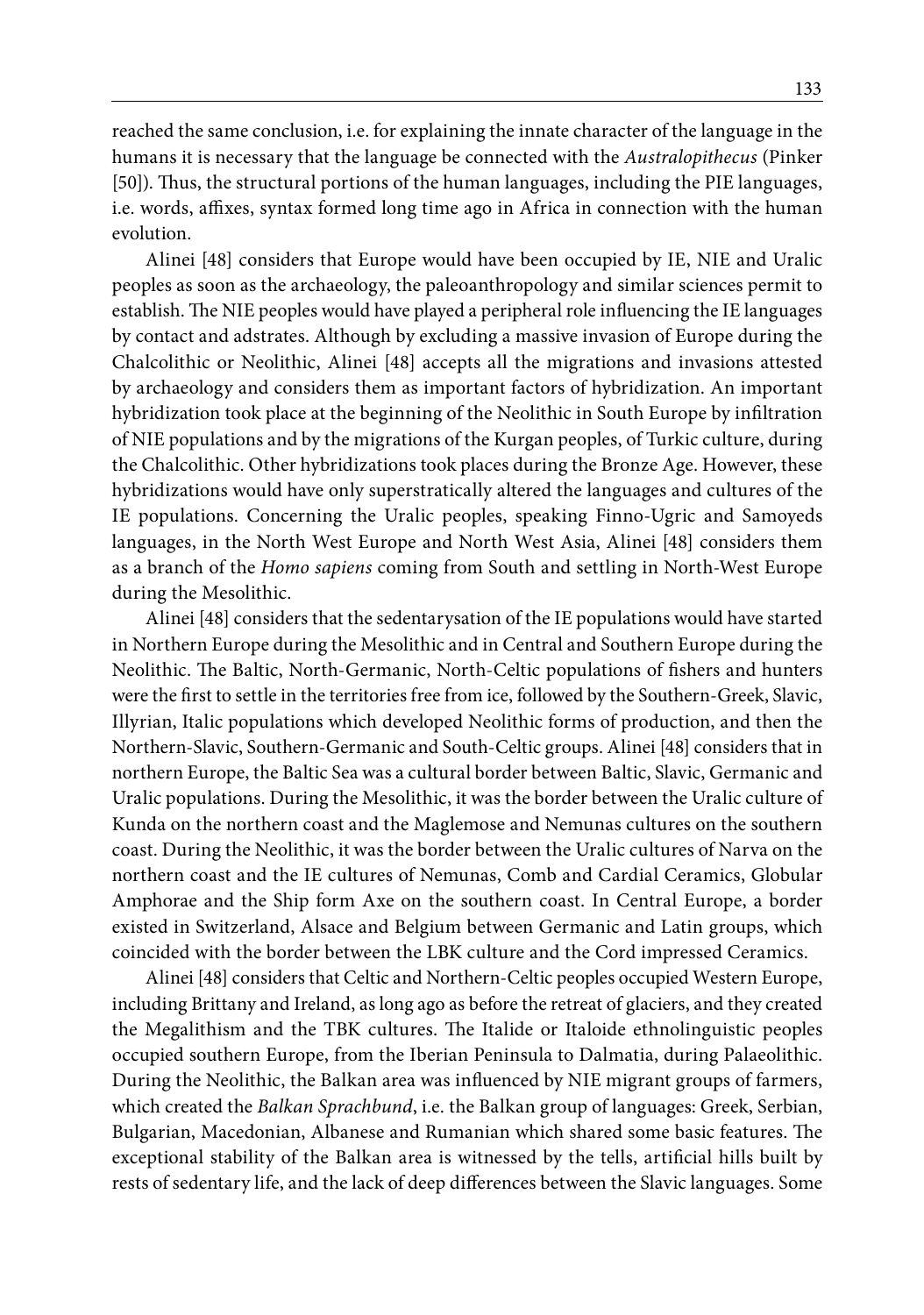isoglosses connecting the East and the West Slavic, with the South Slavic would be caused by two migrations of South Slavic farmers: one to the East generating the Tripolye culture, the other to the West generating the Lengyel culture.

Alinei [48] suggests that the aggressive migrations of the Chalcolithic as well as of the Bronze and Iron Ages, were caused by elitarian IE and NIE peoples, as the Etruscan, generated hybridization processes without changing the ethnolinguistic IE frame of the ancient Europe. The Chalcolithic Kurgan culture and the Srednij Strog culture, through which it developed, should be considered as Altaic, Turkic cultures and so were all the nomadic, pastoral cultures which developed the domestication of the horse up to the Medieval Kurgans and the Huns. The Kurgan culture introduced Turkic, not Iranian, influences on the IE languages, and the border between the Tripolye and Srednyj Strog cultures would represent the border between Slavic and Turkic cultures. The late Combat Axes peoples would be the IE peoples influenced by the Kurgan culture. The Europe of the Bronze Age would correspond to the Modern Europe in that sense, according to the Uniformity Principle of the Historical Linguistics which suggests that the areas of the Bronze Age civilizations correspond to the dialectal language areas, which in turn correspond to each IE language.

### The PCT: A view of MLS paradigm

The PCT appears incompatible with the history of Europe based on the MLS paradigm. The PCT places the origin of the PIE language in Europe to the Upper Palaeolithic, minimum 10,000 ybp, and linked it to the arrival of people in Europe from Africa and proposes the continuity of peoples and languages in Europe for the last at least 10,000 ybp, generally from Palaeolithic times. But this view does seriously collide with the MLS paradigm.

The only parts of the PCT which find support by the MLS paradigm are the following:

- The PIE languages arrived in Europe around 10,000 ybp; although they did arrive not from Africa, but from Asia, via Anatolia.
- Words designating innovating devices, domesticated animals, plants and some metals, were already diversified in IE languages, and were not brought by R1b "invaders" which arrived in Europe only in the beginning of the 5<sup>th</sup> millennium bp.

However, according to the MLS paradigm, peoples, meaning also genealogical lineages or haplogroups, and languages in Europe have not shown a continuous pattern. In fact, according to the MLS paradigm:

- IE (R1a) populations fled from Europe to the Russian Plain around 4,600 ybp. There were at least ten of R1a peoples each with a distinct subclade/SNP and/or a branch of haplotypes, which migrated back to Europe since the beginning of the 3<sup>rd</sup> millennium bp.
- Haplogroup G populations were almost completely eliminated in Europe about between 4,500 and 4,000 ybp, apparently by the arriving of the Arbins (R1b), and survivors fled to Asia Minor, Mesopotamia and the Caucasus. The excavated haplotypes of E-V13 showed the dating of 7,000 ybp, however, the current E-V13 has a common ancestor of only 3,500 ybp indicating a population bottleneck.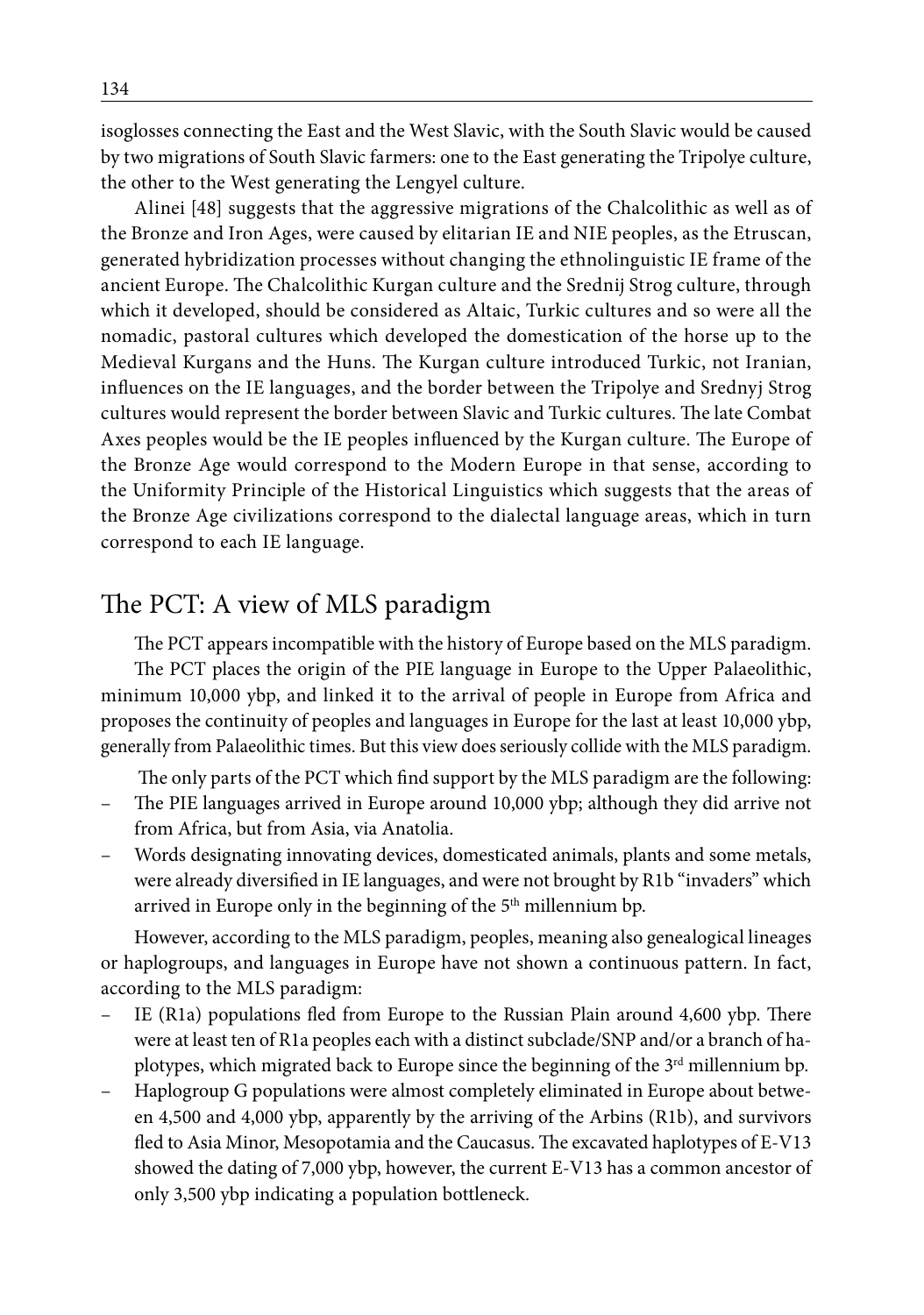- Haplogroup I1 populations were almost completely eliminated in Europe about between 4,500 and 4,000 ybp, and went through a severe population bottleneck around 3,600 ybp; in other words, the date of 3,600 ybp was the "new beginning" for I1 haplotypes in Europe.
- Haplogroup I2 populations were almost completely exterminated in Europe around 4,500 ybp, and the survivors fled to the Isles and to the Eastern Europe, their present day populations have common ancestors at 4800 ybp and 2300 ybp, respectively.
- NIE (R1b) arrived to Europe, at the Pyrenees as Bell Beaker culture, around 4,800 ybp and at the Apennines and the Balkans, and from the Pontic steppes from the East, around 4,500 ybp and caused the major disruption to populations and languages of the Old Europe.

Besides, in the PCT there are some other points that are questionable in the light of the MLS paradigm:

- The proposal of the PCT that few millennia in the Neolithic and the limited migrations in the Balkans and Central Europe from Anatolia were not sufficient for the development and differentiation of the IE languages in Europe is questionable. In fact, IEs (R1a) were in Europe from about between 10,000 and 9,000 ybp up to between 5,000 and 4,500 ybp, that is for a period of about 4.4-5.0 millennia. Thus, it cannot be assumed that there was a too short time for "development" and "differentiation" of the IE languages.
- The proposal of the PCT that the arrival of IE languages from Anatolia "cannot explain the relative big number of NIE toponyms in the Aegean area and the NIE words in Greek and other languages of South Italy, Sicily, Sardinia, Corsica and Spain" is questionable. The IEs (R1a) did not come to an empty Europe, there already were NIE populations of haplogroups E, F, G, I1, I2, J2, K, etc. So, IE languages were very likely introduced in a NIE speaking Europe. Moreover, the PCT assumption that "These facts support the hypothesis that the populations coming from Anatolia were NIEs" is contradicted by the MLS paradigm. It might well be, though, that some other haplogroups/tribes speaking NIE languages also migrated to Europe about between 10,000 and 9,000 ybp, however, it would not change the language landscape of the ancient Europe.
- The suggestion of the PCT that "the structural portions of the human languages, included the PIE languages, i.e. words, affixes, syntax, formed long time ago in Africa in connection with the human evolution" appears erroneous and unsupported. Nobody can responsibly exclude that *H. habilis* and *Australopithecus* were able to talk, however, DNA genealogy has shown that non-Africans do not have "African" SNPs in their Y chromosomes (Klyosov and Rozhanskii [1], [2]). The Africans and non-Africans do have plenty of SNP-mutations from a common ancestor of humans and chimpanzee; however, apparently, non-Africans have not received them from the Africans (ibid.). As consequence of this lack of hybridization, it is hard to imagine that African languages, as for example the click languages, could have evolved to the PIE languages.
- The suggestion of the PCT that "Celtic and Northern Celtic populations occupied Western Europe, including Brittany and Ireland, as long ago as before the retreat of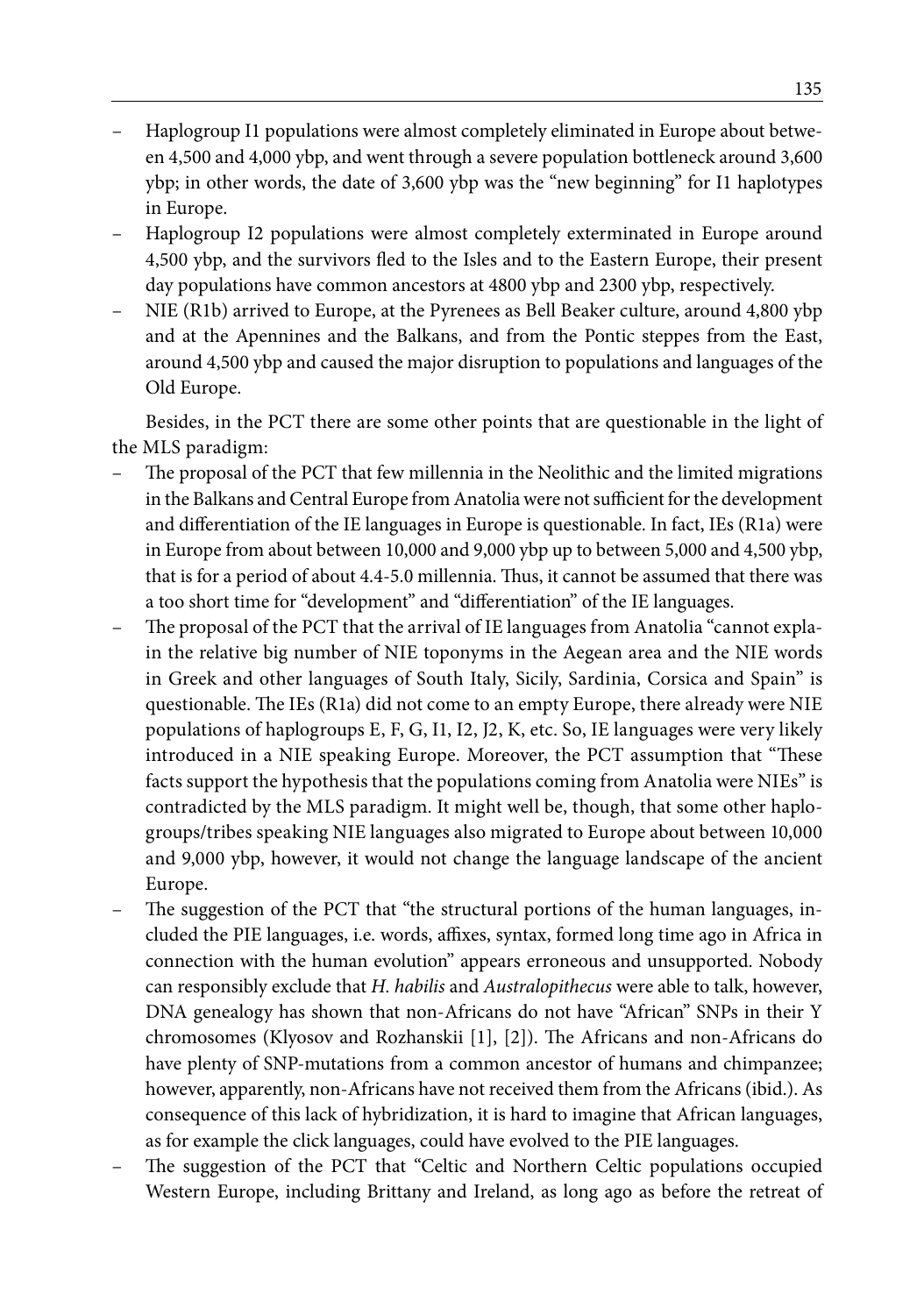glaciers, and they created the Megalithism and the TBK cultures" appears erroneous and unsupported. According to the MLS paradigm, Celtic populations and Celtic IE languages reached the Isles in the  $3<sup>rd</sup>$  millennium bp and the Celtic languages were imposed to the NIEs (R1b). This explains why Celtic languages are spoken up today in the British Islands by R1b populations (around 90% and above of today populations) plus a little amount (singular per cent) of R1a, I1, I2 and other minor haplogroups populations on the Isles.

### The earlier genetic studies

There were many errors made by the founding fathers and population geneticists in what they have called "genetic genealogy", or "population genetics" in the 1990-s and 2000-s as highlighted by the DNA-genealogy. They claimed, for example, that bearers of R1b lived in Europe 30,000 ybp (Wells et al. [51]; Wells [52]), or between 40,000 and 35,000 ybp years ago (Semino et al. [53]). The main reason was, apparently, that if R1b populations live in Europe now, then, in their minds, they lived there practically always. This erroneous idea of about 30,000 ybp for R1b tribes in Europe, stuck for 15 years and continuous to stick nowadays in population genetics literature. This date was cross-cited hundreds times in academic publications. However, according to the MLS paradigm, R1b tribes have arrived to Europe by the northern route only around between 4800 and 4500 ybp.

They claimed that R1a haplogroup arose in South Russian steppes 15,000 ybp (Wells et al. [51]). Then the date was changed to 10,000 years (Wells [52]), with no explanations, also because the first one was practically invented. They claimed that the oldest R1a bearers survived the Ice Age in some "Ukrainian refuge" (Semino et al. [53]) without any ground for this assumption. As a result, the R1a was called for years without ground "Ukrainian haplogroup" (Wiik [54]).

They claimed that genetic data showed the African origin of man, and that man left Africa some 70,000 ybp (other dates were of 50,000 or 60,000 ybp, and around) without any ground (Klyosov and Rozhanskii [2]). They made no calculations or no appropriate calculations based on Y chromosome. The main reason was that the African Y-chromosomes are more "diverse" compared to non-African Y chromosomes. However, diversity as criterion of "age" is valid only in closed systems. In open systems, such as Africa in this particular case, diversity is a consequence of mixing of Y chromosomes. Unfortunately, those dates flooded the academic literature from the 1990-s to our times, and they continue to flood. More recent genome studies have only shown that the African genome has a wide gap with respect to non-African "generalized" genome, as shown in Fig. 1. There are no indications that non-Africans descended from the Africans also because African SNPs are absent, for example, in Europeans (Klyosov and Rozhankii [1], [2]). Klyosov and Rozhanskii [1] have shown that the stream of SNP mutations from a common ancestor with chimpanzee goes to the α-haplogroup, from which the African lineage (haplogroup A) split around 120,000 ybp, and evolved separately as Y-chromosomal lineage from the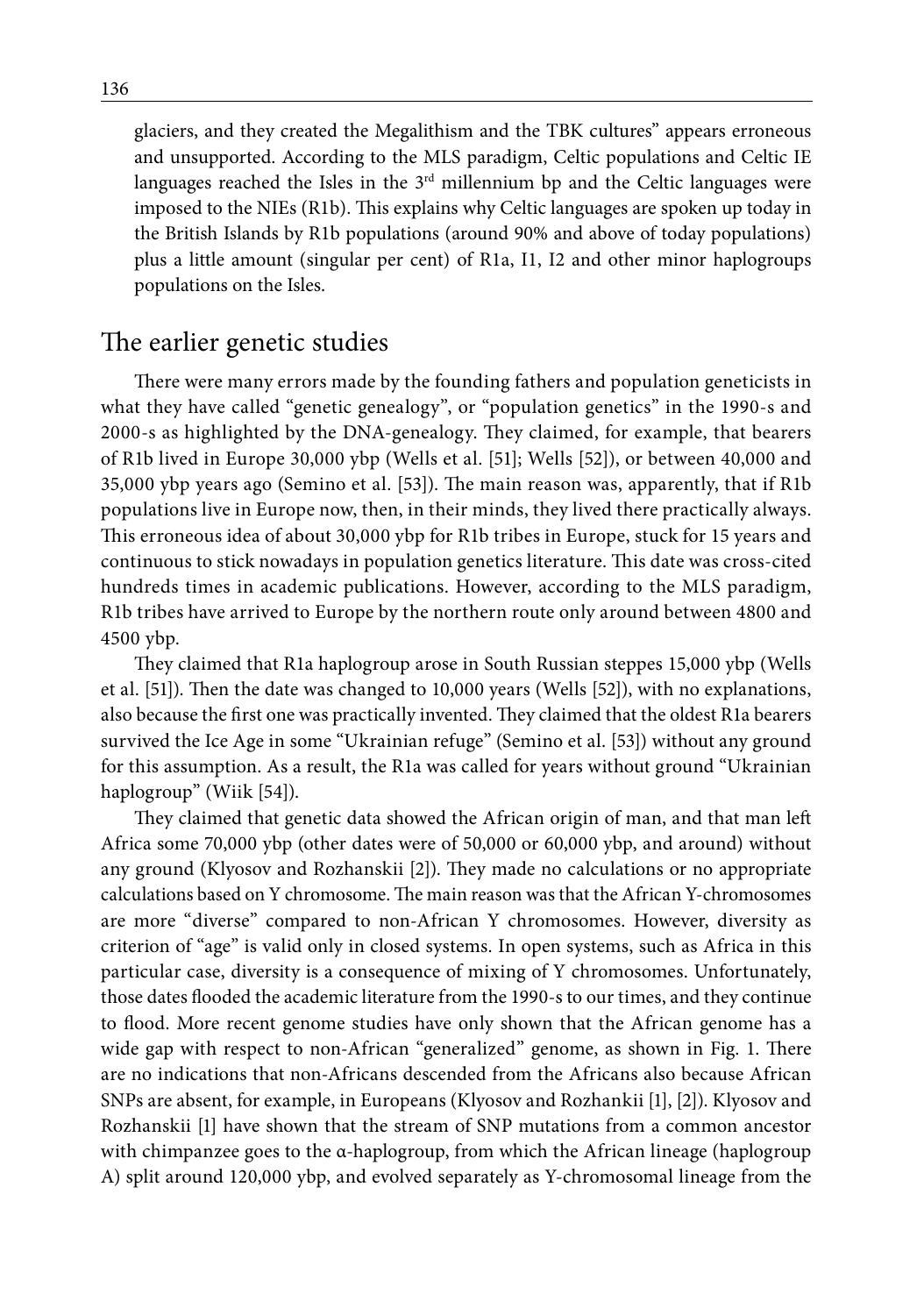Europeid lineage. Another archaic African lineage split even earlier, some 200,000 ybp or still earlier some 350,000 ybp (Mendez et al. [55]), and goes to Africa. In other words, the "Out of Africa" hypothesis has presented a distorted pattern of the origin of man and its languages (Klyosov and Rozhanskii [2]).

In the same way, the "evolution tree" designed by Cavalli-Sforza and Edwards [56] and Cavalli-Sforza [57], and which indicated that the most ancient peoples that separated first were those of the islands, Sardinia and Iceland, and isolated social groups like Lappishes and Basques, could not hold the scrutiny of examination. In fact, the Basques (R1b) have their common ancestor around 3,700 ybp. The error was probably induced by the use of the method of principal components, which is based on very arbitrary multiple assumptions.

Conjectures by Richards et al. [58] and Sykes [59] based on mtDNA considerations suggested that the actual European populations are the results of the settlement of Anatolia in the Upper Palaeolithic are questionable. Anatolia was not an isolated spot but since at least 40,000 ybp a crossroad or passing point for many haplogroups, among them E, F, G, J, K, R1a, R1b. Of course, Anatolia was very important for development of civilization, but it was not a cradle of the actual European populations. It seems that haplogroup I, or the possible combined haplogroup IJK, moved from the Russian Plain westward some 45,000 ybp and so contributed to the European settlement.

The population geneticists of the 1990-s – 2000-s, apparently, have tried to please historical considerations of that time by bending their DNA-based exercises accordingly. They uncritically considered "gradients of frequency", which can always be found for whatever reason, including population bottlenecks, ignoring the existence of downstream subclades. In many studies (Hammer [60]; Underhill [61]; Zhivotovsky [62]) erroneous "mutation rates" were employed, such as "population rate constants" or "Zhivotovsky mutation rates" which increased the actual datings by 350-400%. As a result, the "age" of populations are inflated by 3.4-4.0 times, IE population in India becomes the age not of 3,500 ys but of 14,000 ys.

Similarly, Semino et al. [53] concluded, that European peoples are genetically different with respect from other Europeans like the Basques. This appears totally wrong, since the Basques, as already seen, in their majority have a common R1b haplogroup and dated by the same time as about 60% of Europeans, and typical phrases such as "Concerning in general the genetic structure of the European populations, the Neolithic genetic components are prevalent in the Southern Europe and the Palaeolithic genetic components are prevalent in the Northern Europe" are not are erroneous, since the authors did not knew which "genetic component" was really Neolithic and which Palaeolithic. In fact, the Southern Europe has many Palaeolithic haplogroups, such as E, F, G, K, J, some of them passed a severe population bottleneck around 4500 ybp apparently a result of the Arbins (R1b) arrival to Europe. Similarly, the Northern Europe has Palaeolithic haplogroups, such as I1, which passed the same bottleneck.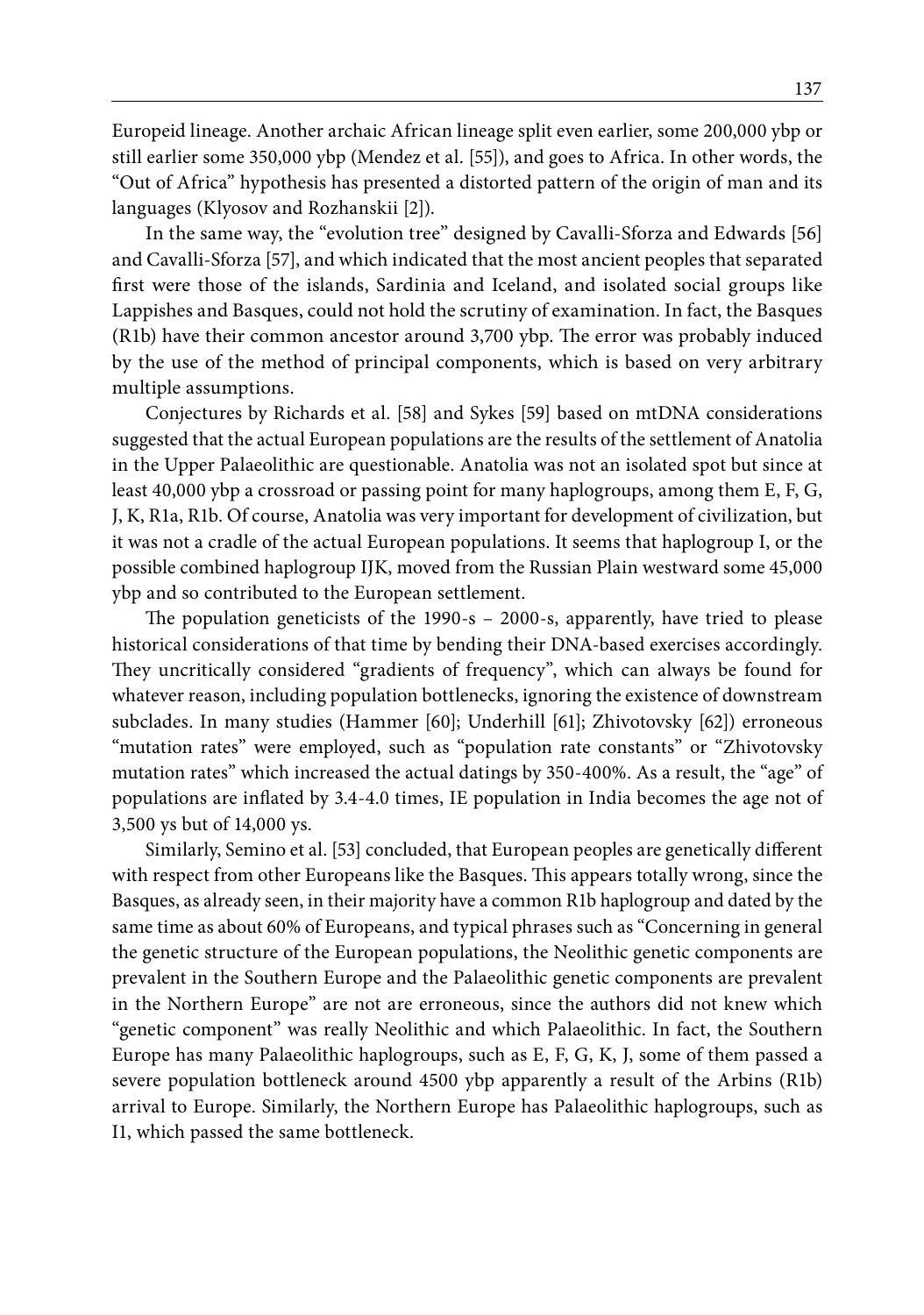### Conclusion

To sum it up, the earlier genetic studies of the origin of Europeans often presented superficial conclusions based on scarce data without a serious scientific scrutiny. DNA genealogy has started only in 2009 and before that date any historical considerations based on DNA cannot always be assumed as valid. The DNA genealogy brought us to the construction of the MLS paradigm for Ancient Europe which has permitted to put the current main linguistic theories under scrutiny and to disprove the Kurgan theory and the PCT and in some way to correct and complete the Vasconic theory and the Anatolian theory. In addition, DNA genealogy has permitted also to put in question some aspects of the "Out of Africa" hypothesis.

### Bibliography

- 1. Klyosov, A.A., Rozhanskii, I.L., Ryanbchenko, L.E. (2012) Re-examining the Out-of-Africa theory and the origin of Europeoids (Caucasoids). Part 2. SNPs, haplogroups and haplotypes in the Y chromosome of Chimpanzee and Humans. Adv. Anthropol. 2, 198-213.
- 2. Klyosov, A.A., Rozhanskii, I.L. (2012) Re-examining the "Out of Africa" theory and the origin of Europeoids (Caucasoids) in light of DNA genealogy. Adv. Anthropol. 2, 80-86.
- 3. Benazzi, S., Douka, L., Fornai, C., Bauer, C.C., Kullmer, O., Svoboda, J., Pap, I., Mallegni, F., Bayle, P., Coquerelle, M., Condemi, S., Ronchitelli, A., Harvati, K. (2011) Early dispersal of modern humans in Europe and implications for Neanderthal behavior. Nature, 479, 525-528.
- 4. Higham, T., Compton, T., Stringer, C., Jacobi, R., Shapiro, B., Trinkaus, E., Chandler, B., Groning, F., Collins, C., Hillson, S., O'Higgins, P., FitzGerald, C., Fagan, M. (2011) The earliest evidence for anatomically modern humans in northwestern Europe. Nature, 479, 521-524.
- 5. Prat, S., Pean, S.C., Crepin, L., Drucker, D.G., Puaud, S.J., Valladas, H., Galetova-Laznickova, M., van der Plicht, J., Yanevich, A. (2011) The oldest anatomically modern humans from far Southeast Europe: direct dating, culture and behavior. PLOS ONE, 6, No. 6, e20834.
- 6. Anikovich, M.V., Sinitsyn, A.A., Hoffecker, J.F., Holliday, V.T., Popov, V.V., Lisitsyn, S.N., Forman, S.L., Levkovskaya, G.M., Pospelova, G.A., Kuzmina, I.E., Burova, N.D., Goldberg, P., Macphail, R.I., Giaccio, B., Praslov, N.D. (2007) Early Upper Paleolithic in Eastern Europe and implications for the dispersal of modern humans. Science, 315, 223-226.
- 7. Bednarik, R.G. (2012) The origins of human modernity. Humanities (ISSN 2076-0787), 1, 1-53.
- 8. Bednarik, R.G. (2013) Pleistocene palaeoart of Africa. Arts (ISSN 2076-0752), 2, 6-34.
- 9. Sharma, S., Rai, E., Sharma, P., Jena, M., Singh, S., Darvishi, K., Bhat, A.K., Bhanwer, A.J.S., Tiwari, P.K., Bamezai, R.N.K. (2009) The Indian origin of paternal haplogroup R1a1\* substantiates the autochthonous origin of Brahmins and the caste system. J. Human Genetics, 54, 47 - 55.
- 10. Rozhanskii, I.L., Klyosov, A,A. (2012) Haplogroup R1a, its subclades and branches in Europe during the last 9000 years. Adv. Anthropol. 2, 139-156.
- 11. Kayser, C., Bouakaze, C., Crubezy, E., Nikolaev, V.G., Montagnon, D., Reis, T., Ludes, B. (2009) Ancient DNA provides new insights into the history of south Siberian Kurgan people. Hum. Genet. 126, 395-410.
- 12. Klyosov, A.A. (2012) Ancient history of the Arbins, bearers of haplogroup R1b, from Central Asia to Europe, 16000 to 1500 years before present. Advances in Anthropology, 2, No. 2, 87-105.
- 13. Lacan, M., Keyser, C., Ricaut, F.-X., Brucato, N., Tarrús, J., Bosch, A., Guilaine, J., Crubézy, E., Ludes, B. (2011) Ancient DNA suggests the leading role played by men in the Neolithic dissemination. Proc. Natl. Acad. Sci. US, 108, No. 45, 18255-18259.
- 14. Gray, R.D., Atkinson, Q.D. (2003) Language-tree divergence times support the Anatolian theory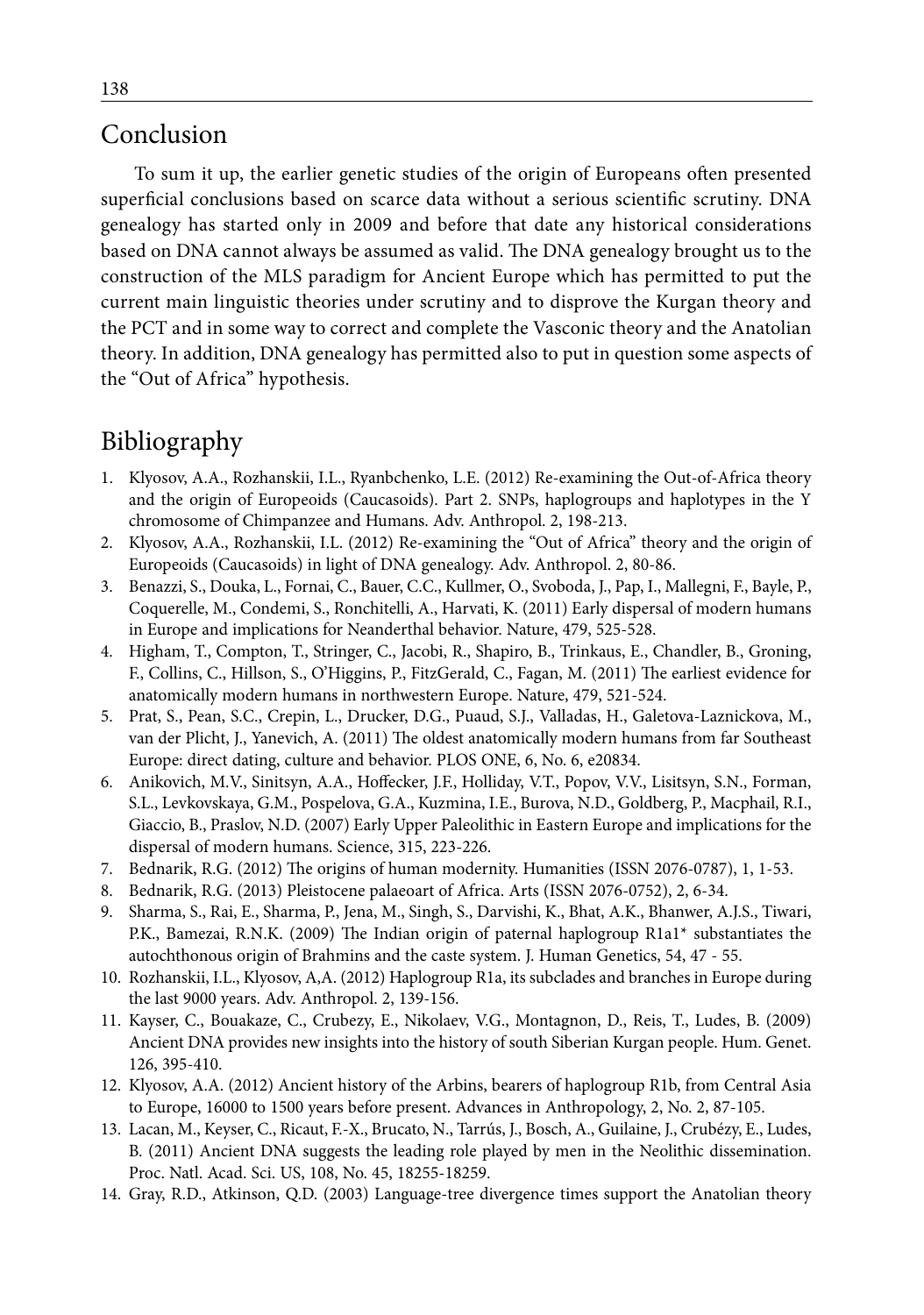of Indo-European origin. Nature 426, 435-439. On line at http://www.nature.com/nature/journal/ v426/n6965/full/nature02029.html .

- 15. Bouckaert, R., et al. (2012) Mapping the origins and expansion of the Indo-European language family. Science 337 (6097), 957-960. On line at http://onlinelibrary.wiley.com/doi/10.1126/science.121.9669.
- 16. Vennemann, T. (2003) Europa Vasconica Europa Semitica, Berlin.
- 17. Baldi, Ph., Page, R.B. (2006) Review Europa Vasconica Europa Semitica. Lingua 116, 2183-220. ISSN 0024-3841. On line at www.sciencedirect.com .
- 18. Krahe, H. (1954) Sprache und Vorzeit: Europäische Vorgeschichte nach dem Zeugnis der Sprache, Quelle und Meyer, Heidelberg.
- 19. Krahe, H. (1964) Unsere ältesten Flussnamen, Harrassowitz, Wiesbaden.
- 20. Schmid, W.P. (1987) "Indo-European" "Old European". in: Skomal, S.N., Polomé, E.C. (Eds.). Proto-Indo-European: The Archaeology of a Linguistic Problem. Studies in honour of Marija Gimbutas. Institute of the Study of Man, Washington, 322-338.
- 21. Schmid, W.P. (2001) Was Gewässernamen in Europa besagen. Akademie-Journal 2, 42-45.
- 22. Zimmer, H. (1898) Matriarchy among Picts in Henderson, G., Zimmer, G. (Eds.), Leabhar nan Gleann. Norman Macleod Edinburgh, 1-42.
- 23. Wainright, F.T. (1955) The Picts and the problem. in: Wainright, F.T. (Ed.). The problem of the Picts. Nelson, London, 1-53.
- 24. Jackson, K.H. (1955) The Pictish language. In: The problem of the Picts. Wainright, F.T. (Ed.). Nelson, London, 129-160.
- 25. Trask, R.L. (1995) Origin and relatives of the Basque language: review of the evidence. In: Toward a History of the Basque Language. Hualde, J.L. et al. (Eds.). Benjamin, Amsterdam, 65-77.
- 26. Trask, R.L. (1997) The History of Basque. Routledge, London, New York.
- 27. Kuzmenko, Y. (2011) Earlier Germans and Their Neighbours: Linguistics, Archaeology, Genetics" - Nestor-History, St. Petersburg.
- 28. Renfrew, C. (2001) Origini indoeuropee: verso una sintesi. In: Le radici prime dell'Europa Paravia, Bruno Mondadori Editori, 3-22.
- 29. Diakonov, J.M. (1984). On the Original Home of the Speakers of Indo European. Soviet Anthropology and Archaeology, 23(2), 5-87.
- 30. Gray, R.D., et al. (2011) Language evolution and human history: what a difference a date makes. Phil. Trans. R. Soc. B, vol. 366, no. 1567, 1090-1100.On line at http://rstb.royalsocietypublishing. org/content/366/1567/1090.abstract .
- 31. Ryder, R.J., Nicholls, G.K. (2011) Missing data in a stochastic Dollo model for binary trait data and its application to the dating of Proto-Indo-European. J. of R. Stat. Soc. C, (Appl. Statistics), vol. 60, Issue 1, 71-92. On line at http://onlinelibrary.wiley.com/doi/10.1111/j.1467-9876.2010.00743.x/abstract
- 32. Sturtevant, F.H. (1962) The Indo-Hittite Hypothesis. Language 38, 376-382.
- 33. Dolgopolsky, A.B. (1987) The Indo-European Homeland Problem. Mediterranean Archaeological Review, 3, 7-31.
- 34. Dolgopolsky, A.B. (1993) More about the Indo-European Homeland Problem.
- Mediterranean Archaeological Review, 6-7, 251-272.
- 35. Gamkrelidze, T.V., Ivanov, V.V. (1984) Indoevropeiskij jazik i Indoevropeijcy. T'bilisi State University, T'bilisi
- 36. Gamkrelidze, T.V., Ivanov, V.V. (1995). Indo-Europeans and the Indo-Europeans. A Reconstruction and Historical Analysis of a Proto-Language and a Proto-Culture. Nichols, J., de Gruyter, M., Berlin-New York, 2 voll.
- 37. Pringle, H. (2012) News & Analysis: New method puts elusive Indo-European homeland in Anatolia. Science 337 (6097), 902. On line at http://onlinelibrary.wiley.com/doi/10.1126/science.337.6097.902
- 38. Li, C., Li, H., Cui, Y., Xie, C., Cai, D., Li, W., Mair, V.H., Xu, Z., Zhang, Q., Abuduresule, I., Jin L., Zhu, H., Zhou. H. (2010) Evidence that a West-East admixed population lived in the Tarim Basin as early as the early Bronze Age. BMC Biol. 8:15, doi: 10.1186/1741-7007-8-15.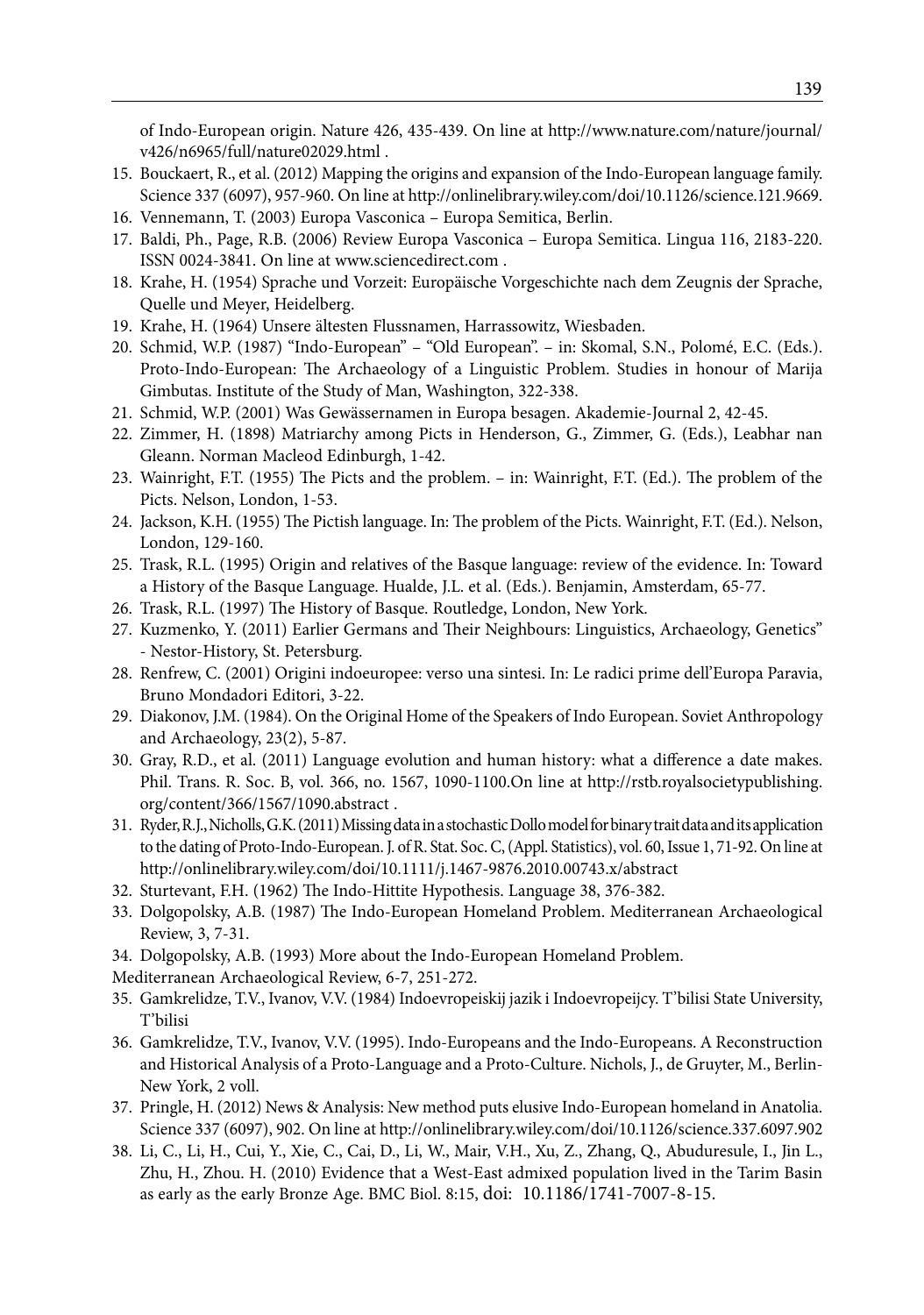- 39. Tomezzoli G.T., Kreutz J. (2011) The linguistic position of the Tocharian. Proceedings of the 9th International Topical Conference: Origin of Europeans. Ljubljana 03 June 2011, 67-86. Založništvo Jutro, ISBN 978-961-6746-52-6.
- 40. Ryan, W., Pittman, W. (1998) Noah's Flood. The New Scientific Discoveries about the Event that Changed History. Simon & Schuster. New York.
- 41. Gimbutas, M. (1991) The Civilization of the Goddess: The World of Old Europe, Harper. San Francisco.
- 42. Gimbutas, M. (1956) The Prehistory of Eastern Europe. Mesolithic, Neolithic and Copper Age Cultures in Russia and the Baltic Area. American School of Prehistoric Researches. Harvard University Bulletin, 20. Peabody Museum, Cambridge (Mass.).
- 43. Gimbutas, M. (1994) Das Ende Alteuropas. Archaeolingua, Budapest.
- 44. Gimbutas, M. (1997) The Fall and Transformation of Old Europe: Recapitulation. Institute for Study of Man, Washington (DC). Journal of Indo-European Studies, Monograph 18, 351-372.
- 45. Marler, J. (2001) L'Eredità di Marija Gimbutas: una ricerca archeomitologica sulle radici della civiltà europea. In: Le radici prime dell'Europa, Paravia Bruno Mondadori Editori, 3-22.
- 46. Bököny, S. (1997) Horses and Sheep in East Europe. Iin: Proto-Indo-European: The Archaeology of a Linguistic Problem. Studies in Honour of Marija Gimbutas, Skomal, S.N., Polomé, E.C. (Eds.). Institute for the Study of Man, Washington (DC), 136-144.
- 47. Boric, D., Price, T.D. (2013) Strontium isotopes document greater human mobility at the start of the Balkan Neolithic. Proc. Natl. Acad. Sci. US, 110, No. 9, 3298-3303.
- 48. Alinei, M. (2001) Un modello alternativo delle origini dei popoli e delle lingue europee: la "teoria della continuità". In: Le radici prime dell'Europa Paravia, Bruno Mondadori Editori, 177-234.
- 49. Tobias, P.V. (1996) The Evolution of the Brain, Language and Cognition. In Colloquium VIII: "Lithic Industries, Language and Social Behaviour in the First Human Form, Facchini, F. (Ed.), ABACO, Forlì, 87-94.
- 50. Pinker, S. (1994). The Language Instinct. The New Science of Language and Mind. Penguin Books, London-New York.
- 51. Wells, R.S., Yuldasheva, N., Ruzibakiev, R., Underhill, P.A. Evseeva, I., Blue-Smith, L., Jin, L., Su, B., Pitchappan, R., Shanmugalaksmi, S., Balakrishnan, K., Read, M., Pearson, N.M., Zerjal, T., Webster, M.T., Zholoshvili, I., Jamarjashvili, E., Gambarov, S., Nikbin, B., Dostiev, A., Aknazarov, O., Zallous, P., Tsoy, I., Kitaev, M., Mirrakhimov, M., Chariev, A., Bodmer, W.F. (2001) The Eurasian heartland: a continental perspective on Y-chromosome diversity. Proc. Natl. Acad. Sci. US 98, 10244-10249.
- 52. Wells, S. (2006) Deep Ancestry. Inside the Genographic Project National Geographic, Washington, DC, 248.
- 53. Semino, O., Passarino, G., Oefner, P.J., Lin, A.A., Arbuzova, S., Beckman, L.E., De Benedictis, G., Francalacci, P., Kouvatsi, A., Limborska, S., Marciki, M., Mika, A., Mika, B., Primorac, D., Santachiara-Benerecetti, A.S., Cavalli-Sforza, L.L., Underhill, P.A. (2000) The Genetic Legacy of Paleolithic Homo sapiens sapiens. In Extant Europeans: A Y Chromosome Perspective. Science, 290, 1155-1159.
- 54. Wiik, K. (2008) Where did European men come from ? J. Genet. Geneal. 4, pp. 35-85.
- 55. Mendez,F.L., Krahn, T., Schrack, B., Krahn, A.-M., Veeramah, K.R., Woerner, A.E., Fomine, F.L.M., Bradman, N., Thomas, M.G., Karafet, T.M., Hammer, M.F. (2013) An African American Paternal Lineage Adds an Extremely Ancient Root to the Human Y Chromosome Phylogenetic Tree. Amer. J. Human. Gen., http://dx.doi.org/10.1016/j.ajhg.2013.02.002, February 28, 2013.
- 56. Cavalli-Sforza, L. L., Edwards, A. W. F. (1963) Analysis of Human Evolution. Proceedings of the 11th International Congress of Genetics, The Hague and Genetics Today (1965), 3, 923-933.
- 57. Cavalli-Sforza, L. L. (2001) Un approccio multidisciplinare all'evoluzione della specie umana. In: Le radici prime dell'Europa Paravia, Bruno Mondadori Editori, 3-22.
- 58. Richards, M., et al. (1996) Palaeolithic and Neolithic Lineages in the European Mitochondrial Gene Pool. Am. Journal of Human Genetics, 59, 185-203.